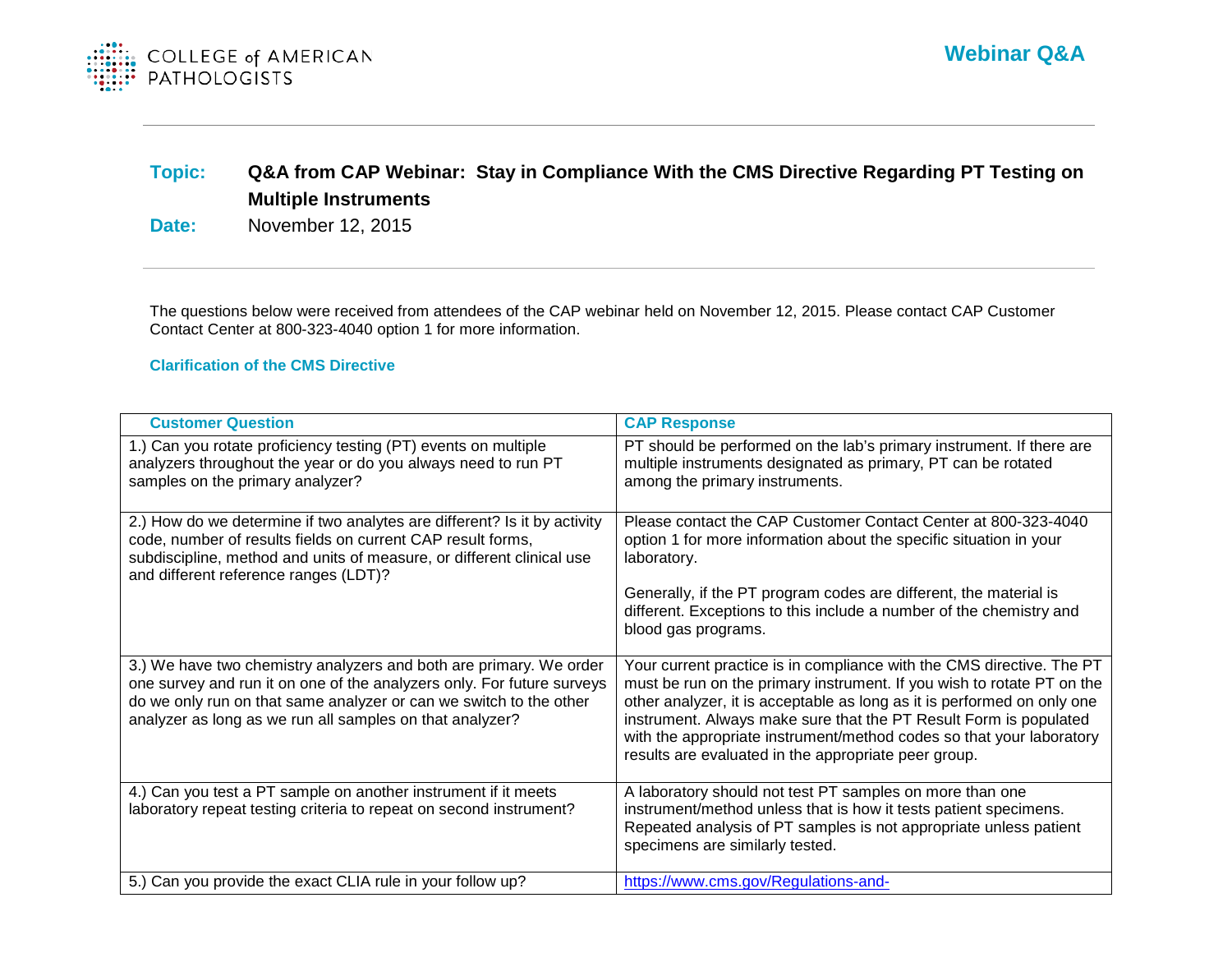

|                                                                                                                                                                                                                  | Guidance/Legislation/CLIA/Proficiency_Testing_Providers.html                                                                                                                                                                                                                                                                                                                                                                                                          |
|------------------------------------------------------------------------------------------------------------------------------------------------------------------------------------------------------------------|-----------------------------------------------------------------------------------------------------------------------------------------------------------------------------------------------------------------------------------------------------------------------------------------------------------------------------------------------------------------------------------------------------------------------------------------------------------------------|
| 6.) If point of care (POC) is under the same CLIA number as<br>laboratory, do you consider POC primary and laboratory secondary?                                                                                 | If more than one instrument is used for patient testing, the laboratory<br>should designate one instrument as primary and perform PT on that<br>instrument. For future PT mailings, you may rotate PT on other<br>primary instruments.                                                                                                                                                                                                                                |
| 7.) Can we run the same analyte on a CAP Survey and a CAP-<br>approved vendor survey if only one is reported to the CMS?                                                                                         | Yes, but it is the responsibility of the laboratory to communicate with<br>the CAP and the Laboratory Accreditation Program-accepted PT<br>vendor regarding who is reporting results to the CMS.                                                                                                                                                                                                                                                                      |
| 8.) Is it correct that the laboratory can test multiple analyzers if two<br>different kits are used? If so, which result will be submitted to the<br>CMS?                                                        | Multiple kits of the same PT program can be ordered from the CAP,<br>but the laboratory has the responsibility to ensure the same analyte is<br>not tested more than once during an active PT event, inclusive of all<br>kits (on the same or different instruments). If the multiple kits are from<br>different PT programs utilizing different material, then it is allowed;<br>and the laboratory would need to designate which result is submitted<br>to the CMS. |
| 9.) Can you split a PT kit between two different instruments (three<br>samples on one and two samples on another)?                                                                                               | In this situation even though no PT sample is run more than once,<br>there is no way to report differing methodologies by sample. It is<br>advised to run the entire kit on one instrument, and rotate<br>instruments over PT mailings.                                                                                                                                                                                                                               |
| 10.) Why can't you run the same material, on the second analyzer<br>after the reporting deadline?                                                                                                                | You are allowed to run the same material on a second analyzer after<br>the PT due date has passed. Laboratories need to be aware of<br>specimen stability and will need to perform a self- evaluation on any<br>secondary results.                                                                                                                                                                                                                                    |
| 11.) If you run ABC analytes on one instrument and CDE on another<br>(sharing the C analyte), how do you order/report PT?                                                                                        | Analyte C may only be run one time on one instrument during the PT<br>event. Ordering for PT depends upon the specific analytes and/or<br>instruments in question.                                                                                                                                                                                                                                                                                                    |
| 12.) If you have three identical analyzers and currently use three of<br>the same PT kits testing-one kit on each analyzer once/year-is<br>that still acceptable or do we only run PT on one "primary" analyzer? | If more than one instrument is used for patient testing, the laboratory<br>should designate one instrument as primary and only perform PT on<br>that instrument. For future PT mailings, you may rotate PT on other<br>instruments.                                                                                                                                                                                                                                   |
| 13.) We have two separate CLIA numbers, one for POC testing and<br>one for the main laboratory. We perform urinalysis in both                                                                                    | No, your current practice is in compliance with the CMS directive<br>because there are two separate CLIA numbers.                                                                                                                                                                                                                                                                                                                                                     |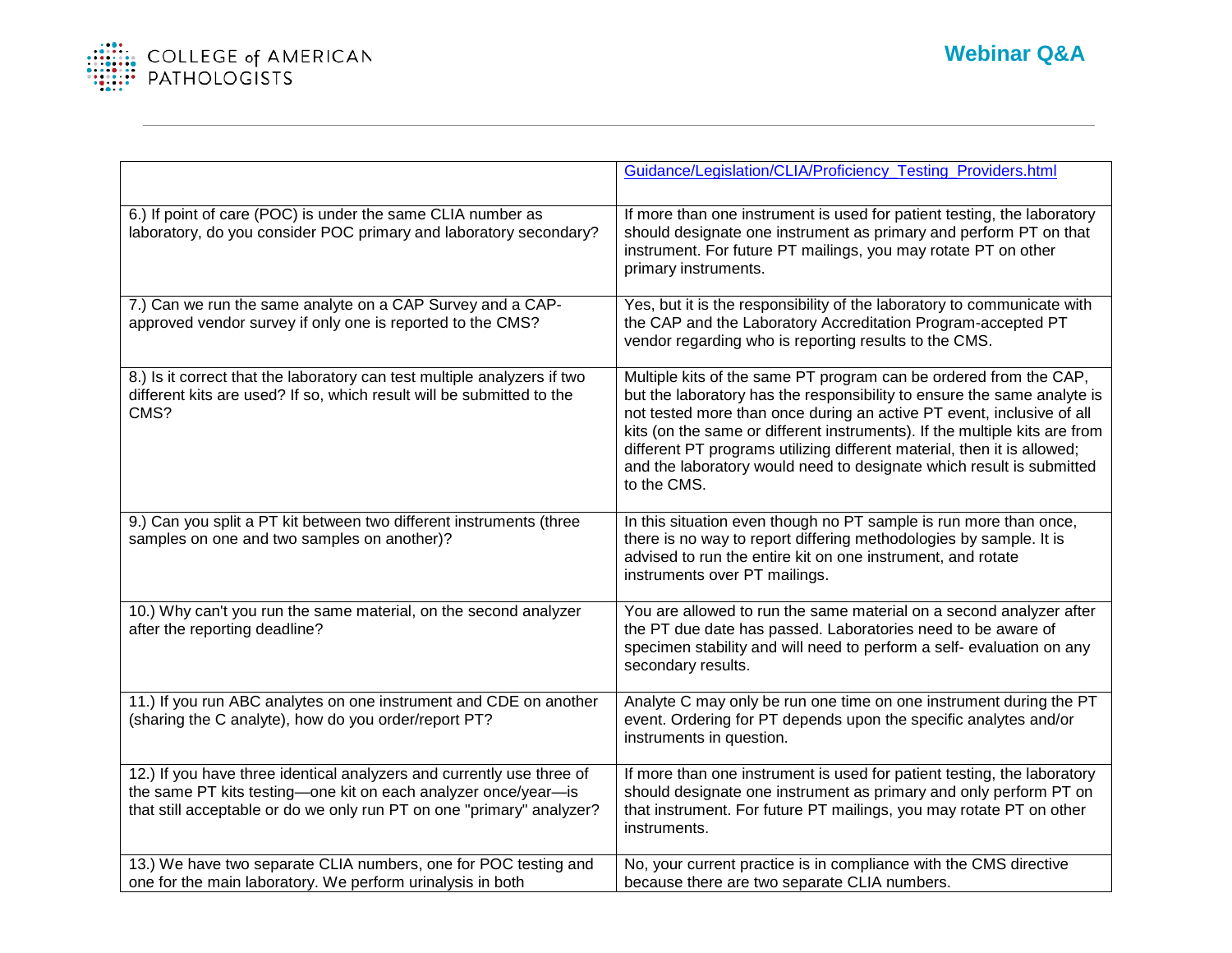

| laboratories. How would this change affect us? Would we be out of<br>compliance reporting two surveys, even though we have separate<br>CLIA numbers?                                                                           |                                                                                                                                                                                                                                                                                       |
|--------------------------------------------------------------------------------------------------------------------------------------------------------------------------------------------------------------------------------|---------------------------------------------------------------------------------------------------------------------------------------------------------------------------------------------------------------------------------------------------------------------------------------|
| 14.) Can I purchase a kit for each machine and submit each one as a<br>primary machine?                                                                                                                                        | No, you need to designate one instrument as primary and perform PT<br>on that instrument. For future PT mailings, you may rotate PT on<br>other instruments, or your laboratory may opt to purchase a CAP<br>Quality Cross Check program, if available for your<br>instrument/method. |
| 15.) If you order more than one PT kit, can you share the kits among<br>multiple departments (ie, POC, etc)?                                                                                                                   | Multiple kits of the same PT program can be ordered from the CAP,<br>but the laboratory has the responsibility to ensure the same analyte is<br>not tested more than once during an active PT event, inclusive of all<br>kits (on the same or different instruments).                 |
| 16.) Can we test PT event A on analyzer #1 and then PT event B on<br>analyzer #2 (analyzer #1 and #2 are the same type of equipment and<br>run the same analytes)?                                                             | Yes, PT kits may be rotated between instruments every mailing.                                                                                                                                                                                                                        |
| 17.) What is included in the list of specimen types that will allow us to<br>order more than one PT for the same analyte?                                                                                                      | Generally, different PT program codes indicate different specimens<br>and, as such, can be used to test the same analyte. Please contact<br>the CAP Customer Contact Center at 800-323-4040 option 1 with<br>specific Survey questions.                                               |
| 18.) If the backup instrument is rarely used and not in use during the<br>PT event, do you have to run PT on it twice a year?                                                                                                  | Proficiency testing is required for the primary instrument.<br>Comparability testing is required for any other instrument performing<br>patient testing. CAP Quality Cross Check can be utilized to meet this<br>requirement.                                                         |
| 19.) Just to clarify, if you have instruments in different locations, do<br>you no longer have to order a kit for each location if under the same<br>CLIA number? Can you now rotate the kit each time the Survey<br>comes in? | The CMS directive prohibits a laboratory from running multiple kits of<br>the same PT material during the active PT period. Surveys may be<br>rotated amongst instruments every mailing, or you can utilize the<br>CAP Quality Cross Check programs where applicable.                 |

## **Questions Concerning Blood Gas Surveys**

| <b>Customer Question</b>                                                                                                                           | <b>CAP Response</b>                                                                                                                                                                                                               |
|----------------------------------------------------------------------------------------------------------------------------------------------------|-----------------------------------------------------------------------------------------------------------------------------------------------------------------------------------------------------------------------------------|
| 20.) Can the five Critical Care Aqueous Blood Gas (AQ) Survey<br>samples be performed on five different analyzers not repeating any<br>one sample? | It is best that all PT challenges are analyzed on one primary<br>analyzer. There is no way to report potentially different analyzer<br>codes by sample. You can designate other analyzers as primary for<br>subsequent PT events. |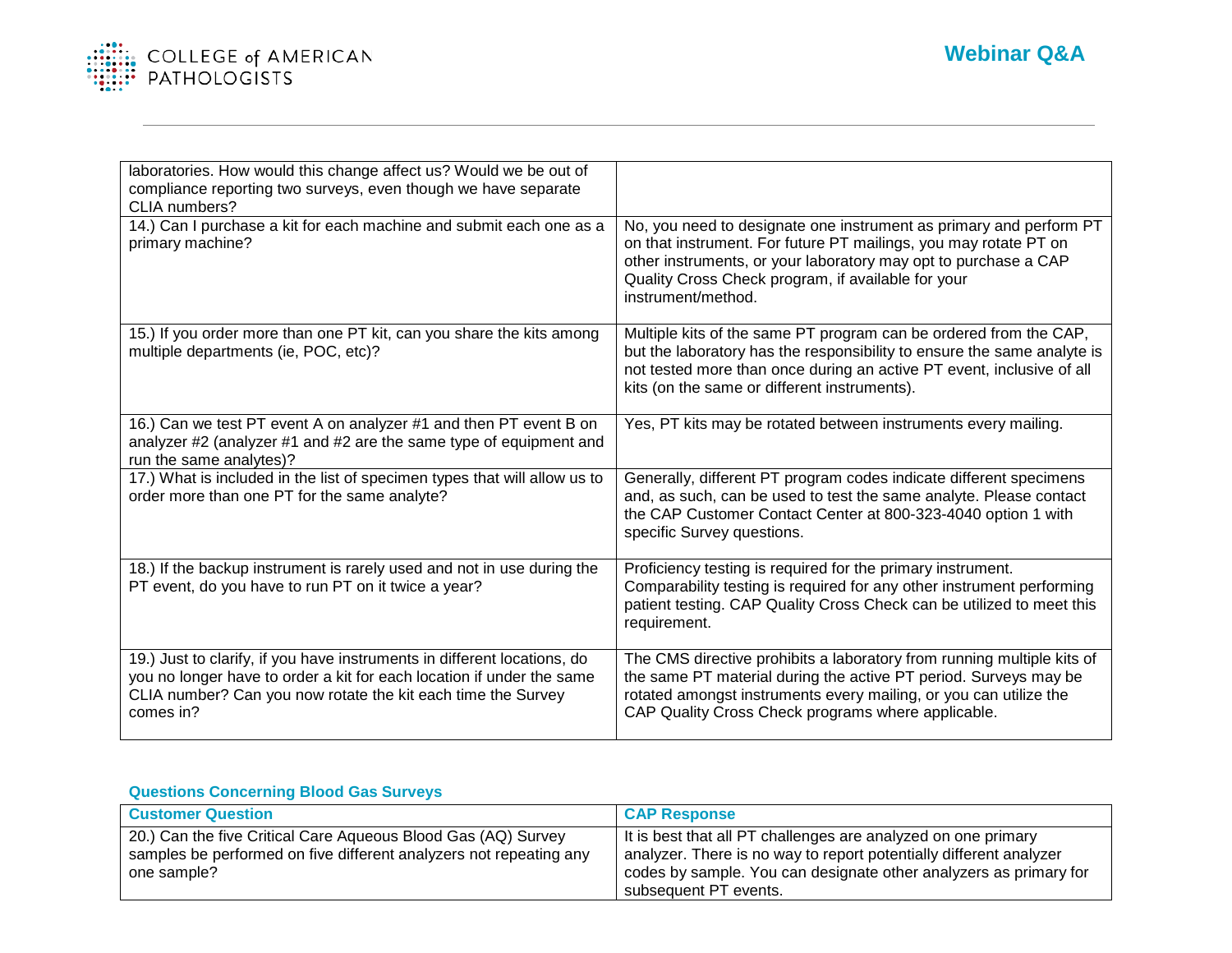

| 21.) Give an example between AQ versus AQ4 Survey for blood gas.                                                                                                                                                                                                                                               | AQ and AQ4 have different specimens and, as such, can be ordered<br>together for testing the same analyte. AQ3 and AQ4 programs are<br>specifically designed for i-STAT methods. AQ and AQ2 have the<br>same specimens, so they should not be ordered together to perform<br>the same testing. Similarly, AQ3 and AQ4 have the same specimens<br>and should not be ordered together to perform the same testing.                                                                            |
|----------------------------------------------------------------------------------------------------------------------------------------------------------------------------------------------------------------------------------------------------------------------------------------------------------------|---------------------------------------------------------------------------------------------------------------------------------------------------------------------------------------------------------------------------------------------------------------------------------------------------------------------------------------------------------------------------------------------------------------------------------------------------------------------------------------------|
| 22.) If a hospital has multiple blood gas analyzers in various locations<br>all under one CLIA certificate, which one is the primary?                                                                                                                                                                          | If more than one instrument is used for patient testing, the laboratory<br>should designate one instrument as primary and perform PT on that<br>instrument. For future PT mailings, you may rotate PT on other<br>instruments. You can also subscribe to the CAP Quality Cross<br>Check Blood Gas programs.                                                                                                                                                                                 |
| 23.) We have three blood gas machines of different series, one of<br>which reports lactates. Currently we report for two different machines<br>the lactate and one of the other two, but I switch the reporting<br>machine for every other AQ and SO. Should I always keep the same<br>analyzer for reporting? | This situation as described is somewhat unclear. Under no<br>circumstances can the same PT samples be run more than once for<br>any analyte. The PT kit may be rotated amongst different instruments<br>per PT event or you can subscribe to the CAP Quality Cross Check<br>programs.                                                                                                                                                                                                       |
| 24.) If you order a CAP AQ Survey for a 01 site, do you need to still<br>order an AQ Survey for a 05 site? It's the same primary CAP number<br>but different site numbers.                                                                                                                                     | If a large laboratory has multiple testing sites or separate locations in<br>which all are under one CLIA license, then they will only be able to<br>run one AQ Surveys kit unless they are testing multiple instruments<br>all with different analytes. The CAP Cross Check Critical Care<br>program (AQQ) can be used as an alternative to purchasing multiple<br>Surveys kits and will reduce the risk of noncompliance associated<br>with purchasing multiple proficiency testing kits. |
| 25.) Can you order separate PT materials for GEM 4000, Epoc blood<br>gas, and IL GEM OPL separately under the same CAP #?                                                                                                                                                                                      | Because these instruments require the same PT programs, it would<br>not be allowed to report the same analytes on both instruments.                                                                                                                                                                                                                                                                                                                                                         |
| 26.) If multiple instruments, for example main lab and POC<br>performing same tests such as blood gas using different PT Surveys,<br>can the different Surveys for blood gas be reported?                                                                                                                      | It is acceptable to order different PT programs to test the same<br>analyte, as long as those programs contain different specimens<br>(different labeling, target values, etc). AQ and AQ2 cannot be<br>ordered together to perform the same analyte testing, but AQ and<br>AQ3 (or AQ2 and AQ4) can be ordered together.                                                                                                                                                                   |
| 27.) Can I order PT material from a different vendor for blood gases<br>and run it on the same instrument but at different POCT sites, both<br>under the same CLIA license?<br>28.) We have four blood gas analyzers in four areas of our hospital.                                                            | Yes; but unlike the CAP Quality Cross Check programs, you will have<br>to perform comparability analysis yourself. It is important to note, if a<br>lab would order PT from different PT providers, the lab would need to<br>ensure each PT provider knows which analytes to report to CMS.<br>No, unless the PT programs are different.                                                                                                                                                    |
|                                                                                                                                                                                                                                                                                                                |                                                                                                                                                                                                                                                                                                                                                                                                                                                                                             |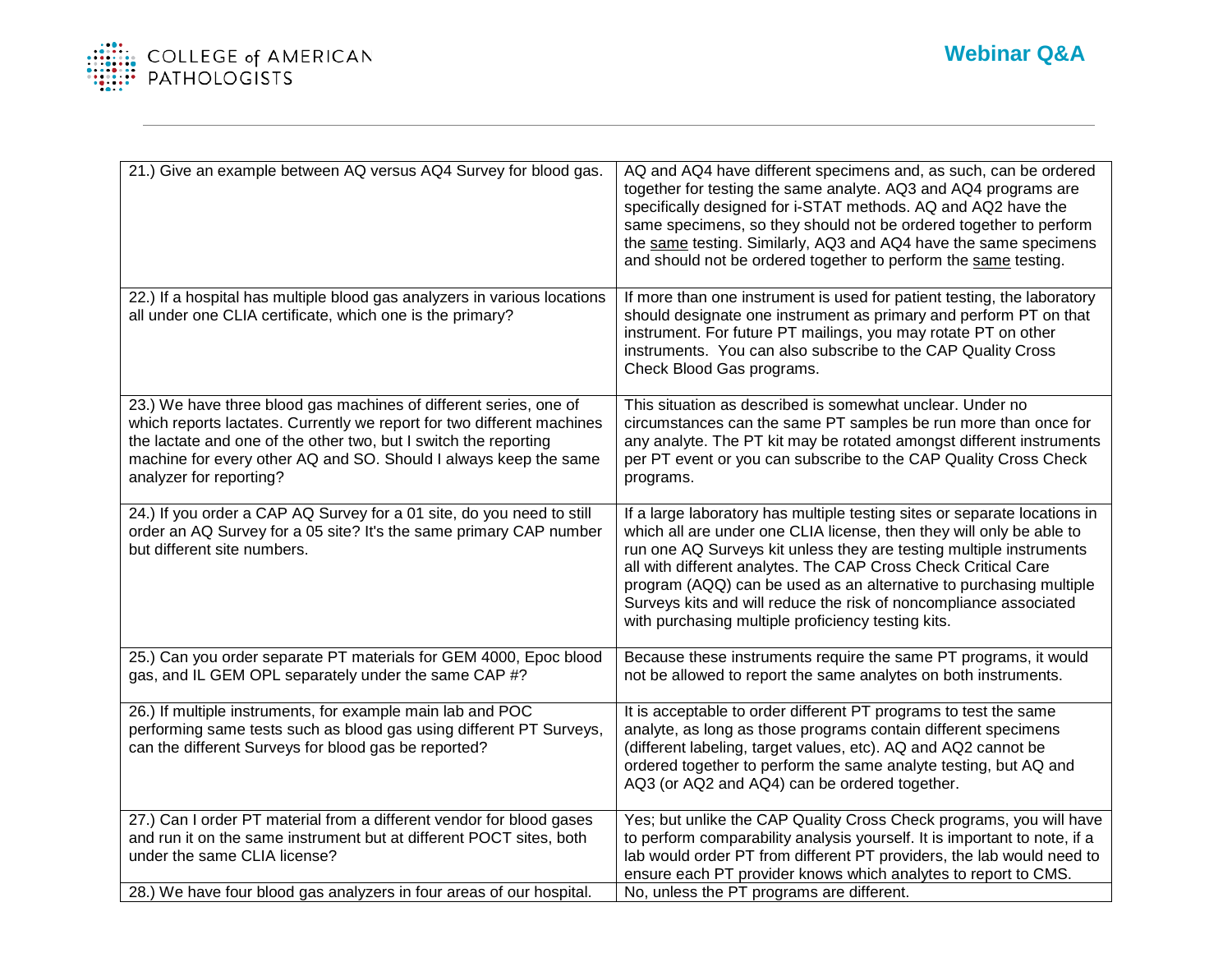

| We order four PT programs one for each machine because each        |  |
|--------------------------------------------------------------------|--|
| machine is considered the primary instrument for that area. Are we |  |
| compliant?                                                         |  |

## **Questions Concerning Chemistry Surveys**

| <b>Customer Question</b>                                                                                                                                                                                                                                                                                                                                                                                                                                                                                                                                                                                      | <b>CAP Response</b>                                                                                                              |
|---------------------------------------------------------------------------------------------------------------------------------------------------------------------------------------------------------------------------------------------------------------------------------------------------------------------------------------------------------------------------------------------------------------------------------------------------------------------------------------------------------------------------------------------------------------------------------------------------------------|----------------------------------------------------------------------------------------------------------------------------------|
| 29.) We have an automated line in chemistry with three duplicate<br>chemistry instruments and two duplicate special chemistry<br>instruments connected. If we run the PT specimens like a patient by<br>barcoding the specimens and loading them on the front of the<br>automated line, then there is no way to designate which instrument<br>they will be performed on—and there will most likely be multiple<br>instruments used on a single Survey shipment. Is it possible to front-<br>load the PT specimens, even though this is not the primary way we<br>perform patients? How should we manage this? | You can put your PT specimens in your automated line as long as<br>each analyte for each specimen is run and reported only once. |

#### **Questions Concerning Coagulation Surveys**

| <b>Customer Question</b>                                                                                                                                                                                                                           | <b>CAP Response</b>                                                                                                                                                                                                                                                                      |
|----------------------------------------------------------------------------------------------------------------------------------------------------------------------------------------------------------------------------------------------------|------------------------------------------------------------------------------------------------------------------------------------------------------------------------------------------------------------------------------------------------------------------------------------------|
| 30.) Four lab sections perform fibrinogen: three sections test for<br>fibrinogen activity and one tests for fibrinogen antigen. Different<br>methods are used. Should we be running PT for both the fibrinogen<br>activity and fibrinogen antigen? | Yes, the laboratory needs to ensure that only one result for fibrinogen<br>activity and fibrinogen antigen is tested and reported across all<br>sections. Additional testing can be performed after the PT due date.                                                                     |
| 31.) In the point-of-care areas, we have three different methodologies<br>for activated clotting times. Will the CMS rules require only one<br>methodology reported?<br>Is this also applicable for POC blood gas and CO-oximetry?                 | This depends upon which specific Activated Clotting Time (CT)<br>Surveys are being used. If the methodologies are under different CT<br>Surveys, then PT can be run for each methodology. As an<br>alternative, in 2016 new CAP Quality Cross Check CT series<br>programs are available. |
|                                                                                                                                                                                                                                                    | Multiple kits of the same PT program can be ordered from the CAP,<br>but the laboratory has the responsibility to ensure the same analyte is<br>not tested more than once during an active PT event, inclusive of all<br>kits (on the same or different instruments).                    |
| 32.) If you use two different methods for ACT and there are two<br>different Surveys that are ordered, can you continue to do so or do<br>you only need to submit one Survey for ACT?                                                              | This depends upon which specific CT Surveys are being used. If the<br>methodologies are under different CT Surveys then PT can be run for<br>each methodology. As an alternative, in 2016 new CAP Quality Cross<br>Check CT series programs are available.                               |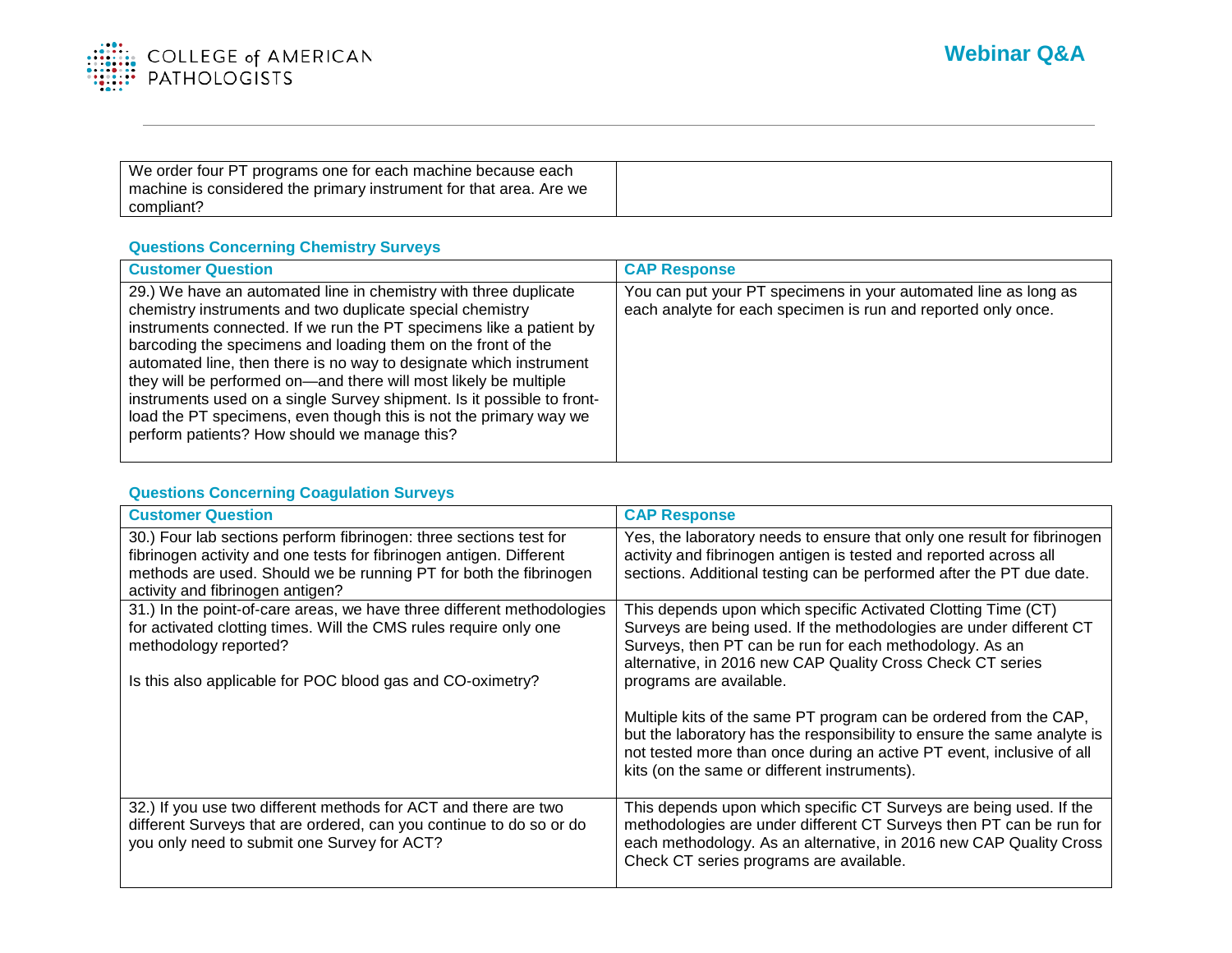

## **Questions Concerning Hematology Surveys**

| <b>Customer Question</b>                                                                                                                                                                                                                                                                                                                  | <b>CAP Response</b>                                                                                                                                                                                  |
|-------------------------------------------------------------------------------------------------------------------------------------------------------------------------------------------------------------------------------------------------------------------------------------------------------------------------------------------|------------------------------------------------------------------------------------------------------------------------------------------------------------------------------------------------------|
| 33.) Similar to another question, we have two different hematology<br>instruments and we currently order two different PT Surveys for<br>them. One instrument runs a three-part differential and one runs a                                                                                                                               | Yes, as long as two different Automated Hematology Differential<br>Series (FH) PT programs are ordered.                                                                                              |
| five-part differential, but the other CBC analytes are the same. Can<br>we continue to do this? Or would utilizing CAP Quality Cross Check<br>be the more appropriate option; and if so, does the CAP Quality<br>Cross Check program allow the comparison of two different<br>instruments, whereas with PT we can't use the same product? | CAP Quality Cross Check can be utilized as another option. The<br>hematology CAP Quality Cross Check programs are instrument<br>specific. Please consult the catalog for more information.           |
| 34.) Can we run the same analyte on two different CAP Surveys if we<br>only select one to be reported (for example, HE kit for whole blood<br>hemoglobin [2937] while another section orders FH for whole blood<br>hemoglobin [197])?                                                                                                     | In general multiple, identical kits cannot be run unless they are<br>reporting on different analytes and/or materials. However, HE and FH<br>series can be run because they are different materials. |
| 35.) If the hematology analyzers report different differentials (five-part<br>diff versus three-part diff), do you need to drop the three-part diff<br>proficiency test?                                                                                                                                                                  | No, as long as two different Automated Hematology Differential<br>Series (FH) PT programs are ordered.                                                                                               |
|                                                                                                                                                                                                                                                                                                                                           | CAP Quality Cross Check can be utilized as another option.                                                                                                                                           |

## **Questions Concerning Whole Blood Glucose Surveys**

| <b>Customer Question</b>                                                                                                         | <b>CAP Response</b>                                                                                                                                                                                                                                                                                                                                                                                                                                                             |
|----------------------------------------------------------------------------------------------------------------------------------|---------------------------------------------------------------------------------------------------------------------------------------------------------------------------------------------------------------------------------------------------------------------------------------------------------------------------------------------------------------------------------------------------------------------------------------------------------------------------------|
| 36.) In 2017 if we have more than 19 glucometers, how do we assess<br>the rest?                                                  | When you receive the WBG Survey in 2016, you will be allowed to<br>report from one glucometer. However, after the due date of the first<br>event has elapsed, you will be able to access online a new Result<br>Form for the remaining glucometers and report all results. There is<br>absolutely no cost for additional reporting.<br>In 2017, we will introduce a CAP Quality Cross Check program for<br>whole blood glucose that will provide a more comprehensive solution. |
| 37.) We have a total of 30 glucose meters and 19 blood gas<br>analyzers. What is your ordering recommendation for this scenario? | As described during the webinar, there is an interim solution in 2016<br>for WBG/WB2 Surveys. (see above)<br>With regards to your blood gas analyzers, only one PT kit may be run<br>during the active period. CAP Quality Cross Check programs are<br>available for your additional blood gas analyzers.                                                                                                                                                                       |
| 38.) Is it required to run the WBG Survey on all of the glucometers in                                                           | No, only one PT result is required to meet LAP requirements for PT.                                                                                                                                                                                                                                                                                                                                                                                                             |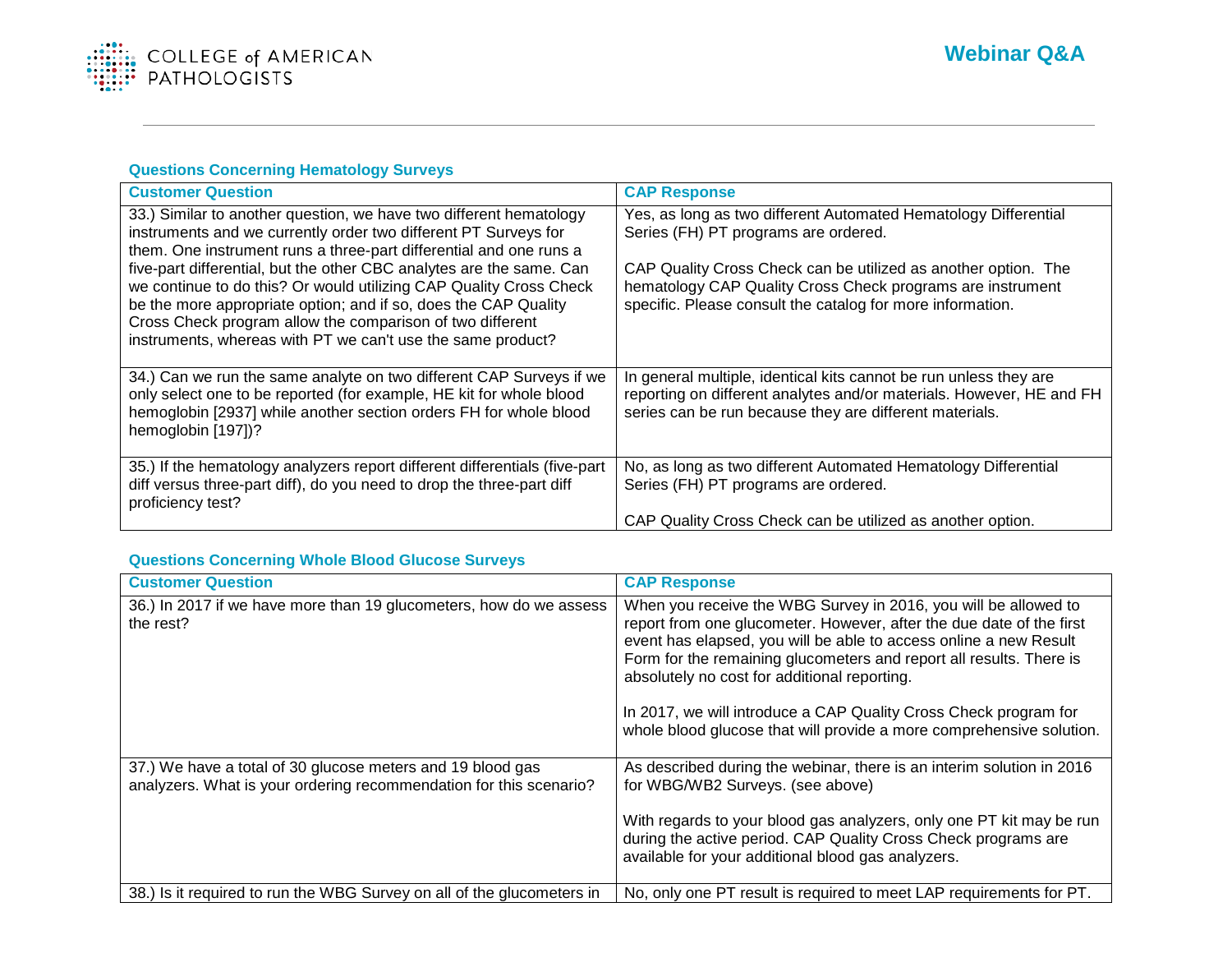

| addition to the linearity?                                                            | Linearity programs are not impacted by the CMS Directive.                                                                                                                                        |
|---------------------------------------------------------------------------------------|--------------------------------------------------------------------------------------------------------------------------------------------------------------------------------------------------|
| 39.) What will the time interval be for the second entry of the 19<br>glucose meters? | The primary event (single site/meter) of WBG (WB2) will have 15<br>days for testing. The secondary event (multiple sites/meters) will be<br>available online for reporting on day 16 through 22. |

## **Questions Concerning Other Surveys**

| <b>Customer Question</b>                                                                                                                                                                                                                                                                                                            | <b>CAP Response</b>                                                                                                                                                                                                                                                                                                                                         |
|-------------------------------------------------------------------------------------------------------------------------------------------------------------------------------------------------------------------------------------------------------------------------------------------------------------------------------------|-------------------------------------------------------------------------------------------------------------------------------------------------------------------------------------------------------------------------------------------------------------------------------------------------------------------------------------------------------------|
| 40.) On the Virology Culture Survey (VR1) there is a box below the                                                                                                                                                                                                                                                                  | PT must be run and reported to the same extent as patient testing.                                                                                                                                                                                                                                                                                          |
| culture result to put the molecular result if you perform molecular                                                                                                                                                                                                                                                                 | Nucleic acid amplification test results should only be reported when                                                                                                                                                                                                                                                                                        |
| testing. Is this a no-no now? Should we just report the culture result                                                                                                                                                                                                                                                              | this testing is performed to confirm culture results on patient                                                                                                                                                                                                                                                                                             |
| and get another Survey offered for the molecular test?                                                                                                                                                                                                                                                                              | specimens per your laboratory's standard operating procedures.                                                                                                                                                                                                                                                                                              |
| 41.) If performing visual urine dipstick and urine dipstick testing using<br>a Clinitek analyzer under the same CLIA number, can two CAP<br>Surveys be ordered?                                                                                                                                                                     | No, this would be prohibited because visual urine dipstick and<br>automated urine dipstick testing utilize the same material and is<br>considered the same analyte. The laboratory should report PT from<br>the primary method and consider enrolling in the CAP Quality Cross<br>Check program for clinical microscopy (CMQ) for the additional<br>method. |
| 42.) My lab orders two PT kits: one for Olympus Au400 and another                                                                                                                                                                                                                                                                   | It depends on which PT kits are being ordered. A laboratory is                                                                                                                                                                                                                                                                                              |
| for LC/MS confirmation of urine. Both instruments perform one test in                                                                                                                                                                                                                                                               | prohibited from ordering two of the same kits, but CAP/AACC Urine                                                                                                                                                                                                                                                                                           |
| common THc-COOH. This is the way we test all patient samples.                                                                                                                                                                                                                                                                       | Drug Testing, Screening (UDS) and CAP/AACC Forensic Urine Drug                                                                                                                                                                                                                                                                                              |
| Au400 e for screening/validities and LC/MS for confirmation. Is it OK                                                                                                                                                                                                                                                               | Testing Confirmatory (UDC) could both be ordered since they are                                                                                                                                                                                                                                                                                             |
| as per new directive?                                                                                                                                                                                                                                                                                                               | different materials and specifications.                                                                                                                                                                                                                                                                                                                     |
| 43.) We order the Blood Parasite Survey for our hematology<br>department and the Parasitology Survey for microbiology. We always<br>receive a slide for malaria identification in hematology, and we<br>occasionally have a malaria specimen in microbiology. How should<br>we address this potential double reporting for malaria? | Generally, if the PT program codes are different, the material is<br>different. In this situation, BP and P are different materials and can<br>be used.                                                                                                                                                                                                     |
| 44.) Transfusion medicine orders both the J (manual) Survey and the                                                                                                                                                                                                                                                                 | Yes, because the Transfusion Medicine, Comprehensive/Limited (J)                                                                                                                                                                                                                                                                                            |
| JAT (automated testing) Survey that tests for the same analytes by                                                                                                                                                                                                                                                                  | and Transfusion Medicine Automated Testing (JAT) Surveys utilize                                                                                                                                                                                                                                                                                            |
| different methodologies. Can we continue to order both?                                                                                                                                                                                                                                                                             | different materials and specifications.                                                                                                                                                                                                                                                                                                                     |
| 45.) Since the CAP required PT testing for waived testing, how would                                                                                                                                                                                                                                                                | Products like CAP Quality Cross Check can assist with the laboratory                                                                                                                                                                                                                                                                                        |
| we stay compliant for testing like urine dipstick and urine pregnancy                                                                                                                                                                                                                                                               | ensuring the accuracy of your testing on additional kits/instruments.                                                                                                                                                                                                                                                                                       |
| testing? The main laboratory would be performing the PT and                                                                                                                                                                                                                                                                         | For CAP-accredited laboratories, comparability studies are only                                                                                                                                                                                                                                                                                             |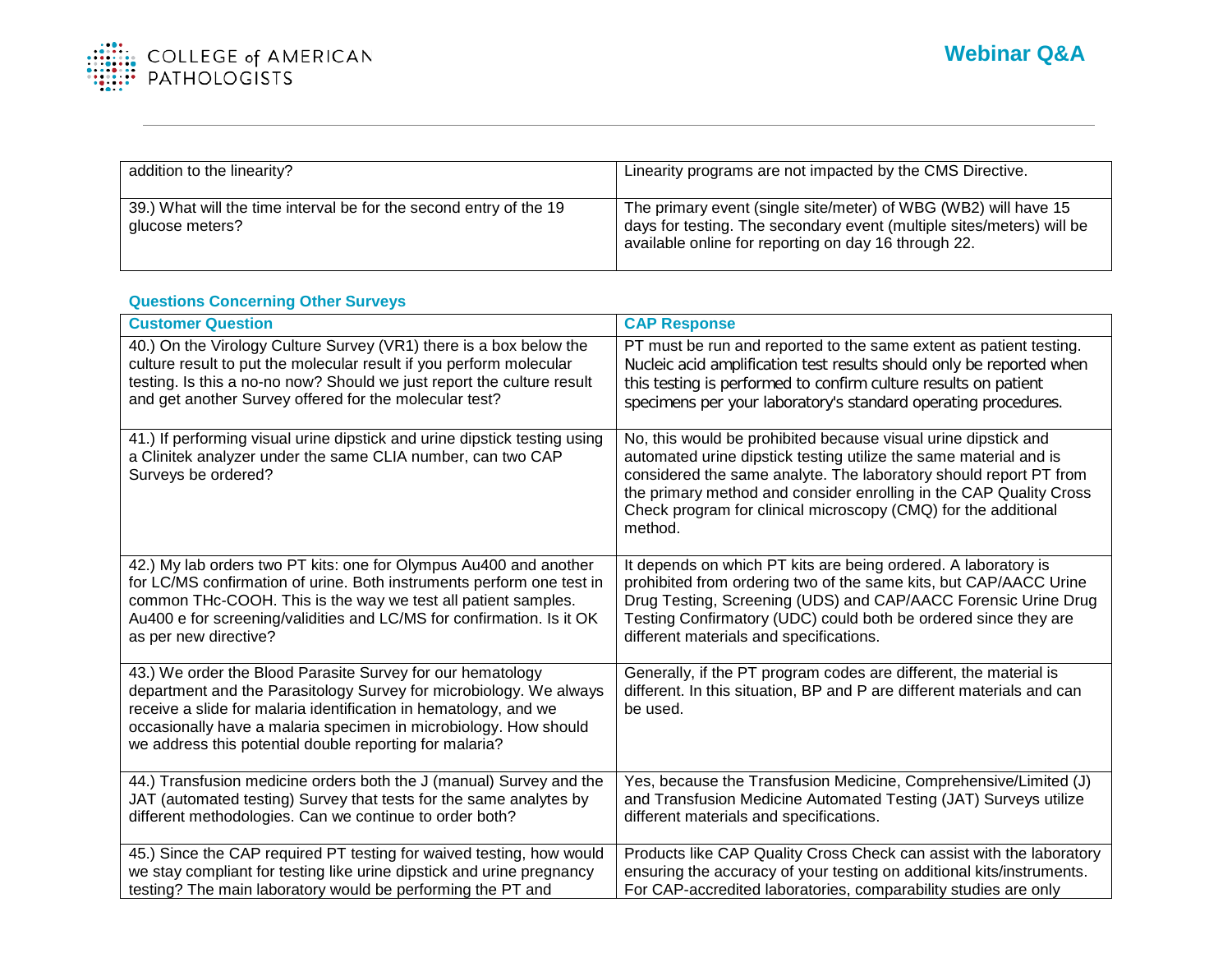

| reporting to the CMS. Are comparisons required for waived testing?                                                                                                                                                                                                                       | required for nonwaived tests.                                                                                                                                                                                                                                 |
|------------------------------------------------------------------------------------------------------------------------------------------------------------------------------------------------------------------------------------------------------------------------------------------|---------------------------------------------------------------------------------------------------------------------------------------------------------------------------------------------------------------------------------------------------------------|
| 46.) For waived testing performance at the main laboratory, ie, Urine<br>(hCG) and for the same test performance at different POCT sites,<br>does the CAP requirement to run proficiency testing on waived<br>testing apply to the Main Lab only and not to the different POCT<br>sites? | If both sites, the main laboratory and POCT are under the same CLIA<br>number and both are considered primary methods, the lab can rotate<br>PT events among the different areas.                                                                             |
| 47.) We screen PSAs on a Centaur and break down the free and<br>total PSAs on a DXi. Both are chemilum technology. We currently<br>order two PT kits. Would we be compliant?                                                                                                             | Total PSA and free PSA may only be run and reported once during<br>the active PT period.                                                                                                                                                                      |
| 48.) I order multiple UA, occult blood, whole blood glucose, and Strep<br>screen kits to take to point-of-care settings—both at a local clinic and<br>two outside clinics. Can I continue to order these kits?                                                                           | If these clinics fall under the same CLIA number, then the same PT<br>program cannot be used to perform the same testing. The CAP<br>Quality Cross Check programs are not considered PT and would be<br>an acceptable testing alternative for this situation. |
| 49.) Is it still possible to order multiple linearity kits?                                                                                                                                                                                                                              | Linearity kits are not considered proficiency testing; therefore, they<br>can be ordered and submitted in multiple quantities.                                                                                                                                |

## **Questions Concerning i-STAT**

| <b>Customer Question</b>                                                                                                                                                                                                                                                                       | <b>CAP Response</b>                                                                                                                                                                                                                                                                                                                                                                                                                         |
|------------------------------------------------------------------------------------------------------------------------------------------------------------------------------------------------------------------------------------------------------------------------------------------------|---------------------------------------------------------------------------------------------------------------------------------------------------------------------------------------------------------------------------------------------------------------------------------------------------------------------------------------------------------------------------------------------------------------------------------------------|
| 50.) Is AQ3 considered a different kit from AQ4?                                                                                                                                                                                                                                               | Both AQ3 and AQ4 are for i-STAT instruments. They are similar with<br>the exception of AQ4, which offers additional analytes (BUN,<br>creatinine, and glucose). The CAP offers CAP Quality Cross Check<br>programs for i-STAT as Critical Care Aqueous Blood Gas (AQ3Q)<br>and (AQ4Q). AQ3Q and AQ4Q can be used for any purpose as those<br>are not PT programs but offer individual instrument evaluations and<br>instrument comparisons. |
| 51.) We use two different i-STAT cartridges in different areas of the<br>hospital. One cartridge has blood gases plus lactate; the other has<br>blood gases plus glucose. If I need to do PT on both lactate and<br>glucose, how can I do this because I cannot hide the blood gas<br>results? | There is a way to disable analytes on cartridges or enable test<br>selection. Please consult with Abbott for directions.                                                                                                                                                                                                                                                                                                                    |
| 52.) Are the AQ and AQI considered the same Survey? We use one<br>for I-STAT in surgery and the other for our respiratory analyzer?                                                                                                                                                            | AQ and AQI are different programs.                                                                                                                                                                                                                                                                                                                                                                                                          |
| 53.) We have multiple departments that run the i-STAT. Some only                                                                                                                                                                                                                               | The laboratory should report PT results on the most comprehensive                                                                                                                                                                                                                                                                                                                                                                           |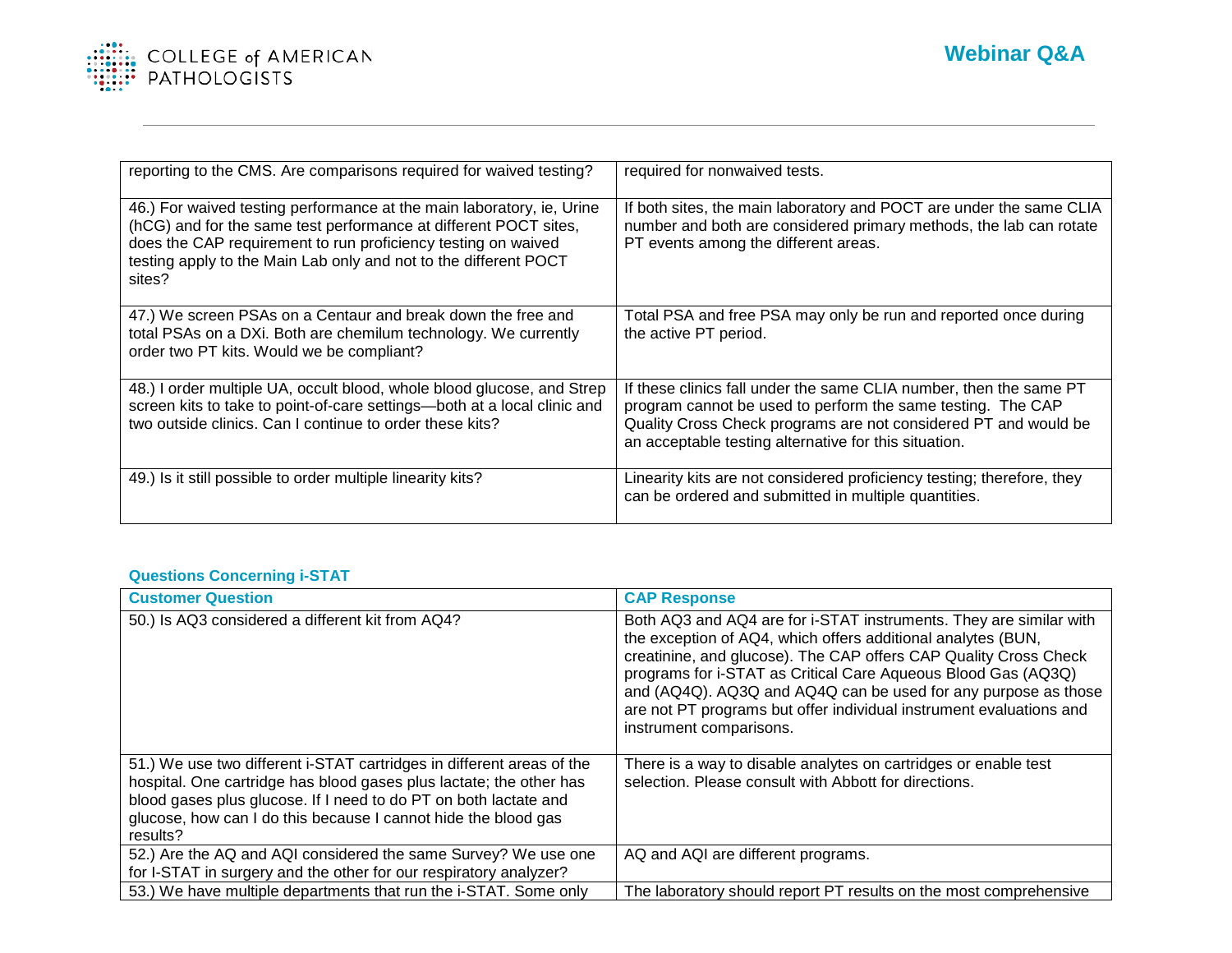

| perform a BUN and creatinine. If we report that one time, will we get<br>"dinged" the next time if we report more results?                                                                                                                                                                              | cartridge to ensure there is a PT result for all required analytes. If<br>necessary there is a way to disable analytes or enable test selection<br>on the i-STAT. It is important to ensure only one PT result is reported<br>for each analyte.                                                                                                                                                                                                                                                                                                                                         |
|---------------------------------------------------------------------------------------------------------------------------------------------------------------------------------------------------------------------------------------------------------------------------------------------------------|-----------------------------------------------------------------------------------------------------------------------------------------------------------------------------------------------------------------------------------------------------------------------------------------------------------------------------------------------------------------------------------------------------------------------------------------------------------------------------------------------------------------------------------------------------------------------------------------|
| 54.) Can you use two different i-STAT handhelds to test two different<br>cartridge types that span the range of analytes?                                                                                                                                                                               | Yes, as long as there is no duplication of analytes. There is a way to<br>disable analytes on cartridges or enable test selection on the i-STAT.<br>Please consult with Abbott for directions.                                                                                                                                                                                                                                                                                                                                                                                          |
| 55.) We run different i-STAT cartridges in multiple POC settings<br>across the hospital. We currently order the AQ Survey for each site.<br>Some of the analytes in each cartridge are duplicated. Can we<br>continue this practice in 2016?                                                            | You can order multiple kits as long as only one kit is reported to the<br>CAP and the other kits are run after the due date. The lab must<br>ensure there is no duplication of analytes.<br>In addition, laboratories have the option to enroll in the CAP Quality<br>Cross Check programs for Critical Care Aqueous Blood Gas (AQQ).                                                                                                                                                                                                                                                   |
| 56.) How do I order/result PT in the case of same type of instrument<br>but with different cartridges that have shared analytes. For example,<br>our i-STAT cartridges, Chem8 and CG8, both report electrolytes, but<br>have other, different analytes. How should we handle this type of<br>situation? | There is a way to disable analytes on cartridges or enable test<br>selection. Please consult with Abbott for directions.                                                                                                                                                                                                                                                                                                                                                                                                                                                                |
| 57.) If we have same CLIA # and we run the same analyte on primary<br>analyzer as well as POC (i-STAT), do we only run the Survey on one<br>of these instruments rather than ordering a separate Survey?                                                                                                | PT should be reported on the primary method.                                                                                                                                                                                                                                                                                                                                                                                                                                                                                                                                            |
| 58.) Does the exception for Survey WBG/WB2 for multiple glucose<br>meters also apply to Survey AQ for multiple i-STATs?                                                                                                                                                                                 | The AQ/AQI includes reporting for only one instrument. Laboratories<br>have the option to enroll in a Quality Cross Check program for Critical<br>Care Aqueous Blood Gas to report results for additional meters.                                                                                                                                                                                                                                                                                                                                                                       |
| 59.) For the i-STAT analyzer, is it acceptable to alternate PT samples<br>for an analyte being tested on two different cartridge types (ie,<br>glucose on the G and CG8 cartridges)?                                                                                                                    | Yes, it is acceptable to rotate PT amongst the different cartridge<br>types by mailing.                                                                                                                                                                                                                                                                                                                                                                                                                                                                                                 |
| 60.) How is i-STAT proficiency addressed if multiple i-STATs are<br>under the same CLIA number as the main laboratory, report all of the<br>same analytes as the main laboratory, and use different<br>methodology?                                                                                     | If the analytes are reported in the main laboratory on the Chemistry<br>(C) Survey, there is no need to also run and report PT results for<br>these analytes on the i-STAT as long as comparability requirements<br>are followed (if nonwaived). Whole blood glucose, ethanol, and INR<br>are analytes that have separate programs for whole blood and<br>serum/plasma and should be run on both matrices. These analytes'<br>methodologies and reference intervals often differ between whole<br>blood and serum/plasma, which may further complicate comparisons<br>between matrices. |
| 61.) We order PT for our i-STAT analyzers for troponin and aqueous                                                                                                                                                                                                                                      | Yes, because the materials are different.                                                                                                                                                                                                                                                                                                                                                                                                                                                                                                                                               |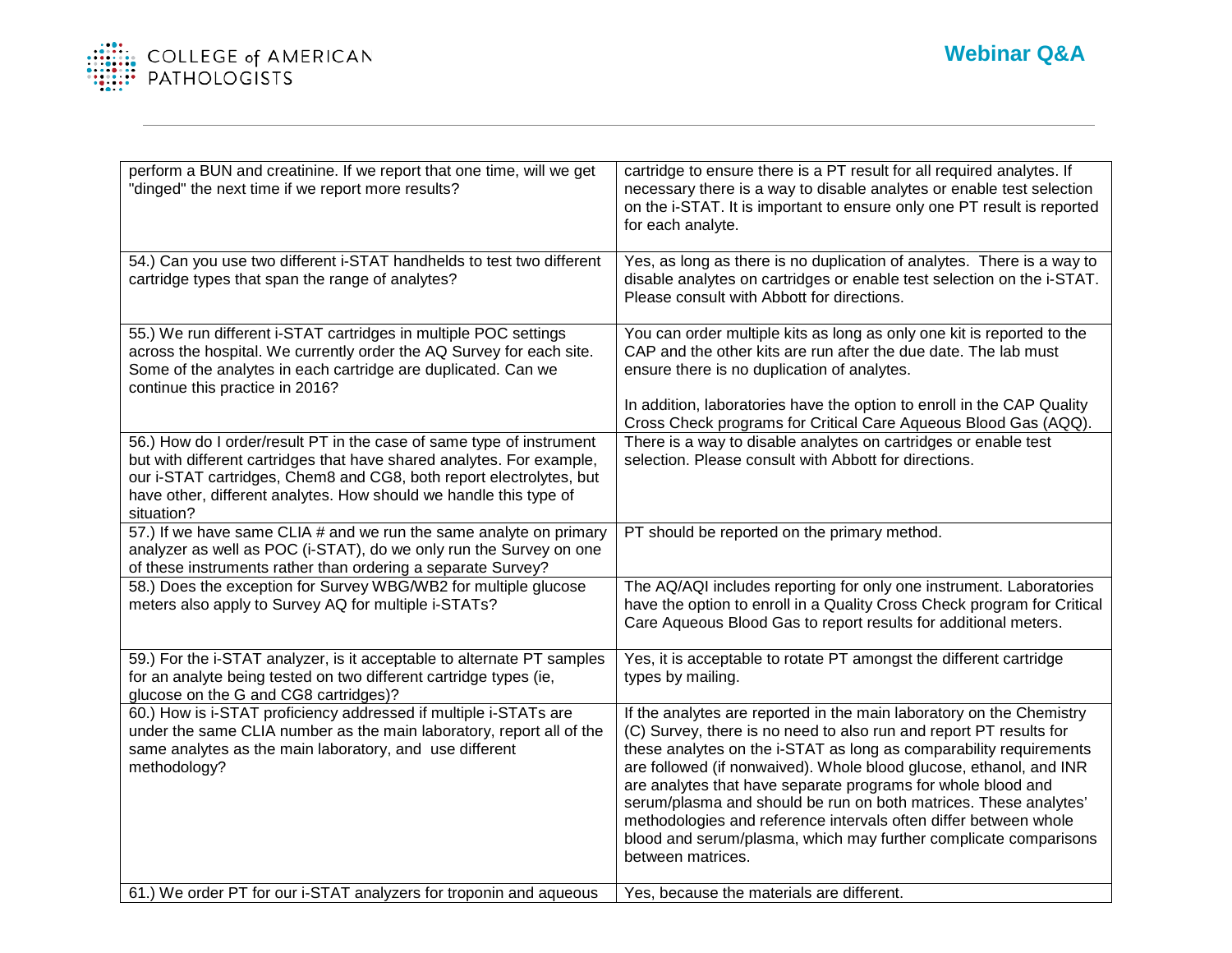

| blood gas testing. Those PT materials are specifically for those<br>analyzers. We also order PT material for those same analytes that<br>are run on our chemistry analyzers. Those PT materials are not the<br>same as those for our i-STATs. Can we still order both of those<br>materials? |                                                                                                                                                                                                                                                                                                                           |
|----------------------------------------------------------------------------------------------------------------------------------------------------------------------------------------------------------------------------------------------------------------------------------------------|---------------------------------------------------------------------------------------------------------------------------------------------------------------------------------------------------------------------------------------------------------------------------------------------------------------------------|
| 62.) We order AQ3 and AQ4 for i-STATS. Some analytes are on both<br>Surveys (Na, K, H&H). How should results be submitted? We also do<br>Na, K, H&H on lab analyzers. We use the pH, PCO2, and PO2 for<br>primary instruments for blood gases. What should we order?                         | It is acceptable to order different PT programs to test the same<br>analyte, as long as those programs contain different specimens<br>(different labeling, target values, etc). AQ and AQ2 cannot be<br>ordered together to perform the same analyte testing, but AQ and<br>AQ3 (or AQ2 and AQ4) can be ordered together. |
| 63.) We have two blood gas analyzers, Radiometer ABL90 and i-<br>STAT. They currently have two different CAP Surveys AQ and AQI,<br>respectively. Can we continue using them?                                                                                                                | Yes, because the materials are different.                                                                                                                                                                                                                                                                                 |
| 64.) I have I-STATs and Rapidpoint 500, and I order AQC and AQi,<br>Surveys for blood gas chemistries. Would that be compliant?                                                                                                                                                              | The PT material for i-STATs and Radiometers is different, and both<br>programs can be ordered.                                                                                                                                                                                                                            |
| 65.) For point-of-care and main lab kits that are the same and give<br>results for the same assays, such as SO co-oximetry for I-STAT and<br>ABG instruments, what should we do?                                                                                                             | It is acceptable to order different PT programs to test the same<br>analyte, as long as those programs contain different specimens<br>(different labeling, target values, etc). AQ and AQ2 cannot be<br>ordered together to perform the same analyte testing, but AQ and<br>AQ3 (or AQ2 and AQ4) can be ordered together. |
| 66.) I have i-STATs at two different locations, one does Chem 8 and<br>the other uses the EG7. Can I purchase two sets, although some of<br>the analytes are the same?                                                                                                                       | Yes, as long as there is no duplication of analytes. However, the<br>laboratory can test both cartridges using the samples provided in one<br>kit. If there is duplication of analytes, there is a way to disable<br>analytes or enable test selection on the i-STAT.                                                     |
| 67.) If we have I-STATS in multiple locations using different<br>cartridges, do we need multiple kits (for example, creatine cartridge<br>in radiology and a chem 8 cartridge in emergency department)?                                                                                      | If the i-STAT is the primary method for reporting, then the cartridge<br>with the most analytes should be reported on the PT ensuring all<br>analytes are covered. The laboratory can use the Quality Cross<br>Check product to assist with comparability studies.                                                        |
| 68.) What if your CLIA number performs multiple different i-STAT<br>cartridges with tests that duplicate in some cases? What is the<br>correct way to run and submit results without having to change the<br>analyzer's settings and customization just to run a PT sample?                  | Testing cannot be duplicated. Please consult with Abbott for specific<br>instructions on how to do this.                                                                                                                                                                                                                  |
| 69.) There is a separate blood gas survey for i-STATs. Can you<br>submit both the i-STAT blood gas Surveys AQI and the AQ2?                                                                                                                                                                  | Yes, AQ and AQI are different programs.                                                                                                                                                                                                                                                                                   |
| 70.) If there is more than one platform for blood gases, eg, ABL90<br>and i-STAT, do we order a Survey for each, or do we order only one<br>and designate one platform as a primary even though these devices                                                                                | You are not required to order a Survey for each platform. If the<br>laboratory wants to select the ABL 800 as its primary analyzer, the<br>other analyzers would need to ensure comparability requirements are                                                                                                            |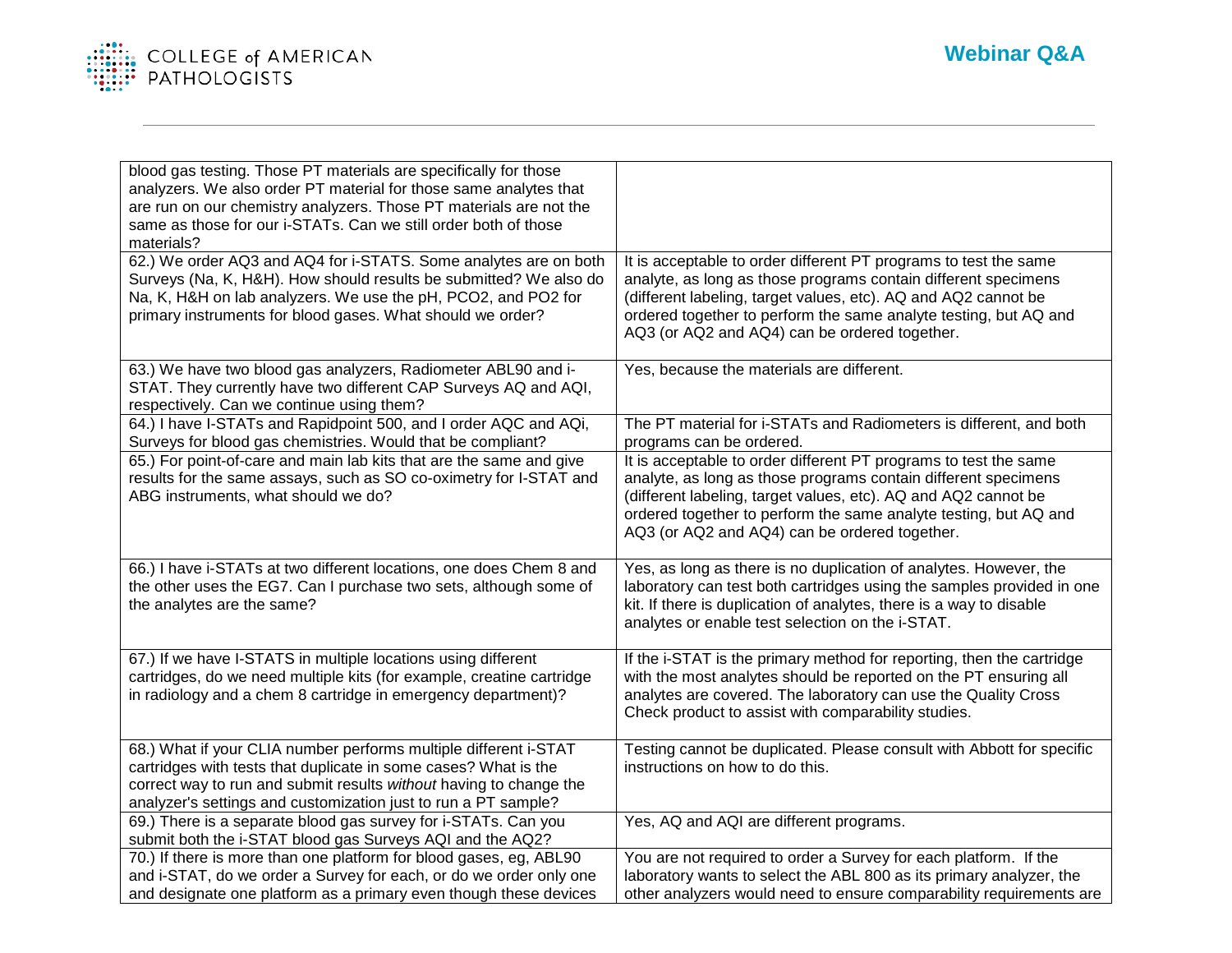

| are compared to the laboratory's gold standard blood gas analyzer<br>(ABL800)?                                                                                                                                                                | followed. Because the PT materials for the ABL90 and i-STAT are<br>different, it would be permissible to order kits for each instrument.                                                                                                                                                                                                                                                                                                                                                                                                                                                                                                                       |
|-----------------------------------------------------------------------------------------------------------------------------------------------------------------------------------------------------------------------------------------------|----------------------------------------------------------------------------------------------------------------------------------------------------------------------------------------------------------------------------------------------------------------------------------------------------------------------------------------------------------------------------------------------------------------------------------------------------------------------------------------------------------------------------------------------------------------------------------------------------------------------------------------------------------------|
| 71.) I have blood gas analyzers in the main laboratory as well as i-<br>STATs at POC sites. Are AQ2 and AQ4 considered two different<br>Surveys programs?                                                                                     | Yes, AQ2 and AQ4 are different programs.                                                                                                                                                                                                                                                                                                                                                                                                                                                                                                                                                                                                                       |
| 72.) For i-STAT testing when cartridges are considered a test<br>system, which CAP Quality Cross Check program would be<br>appropriate?                                                                                                       | Please refer to the CAP Quality Cross Check programs in the 2016<br>Surveys catalog.                                                                                                                                                                                                                                                                                                                                                                                                                                                                                                                                                                           |
| 73.) On a critical gas Survey, must someone run all five samples on<br>the same i-STAT meter? Normally when techs are assigned a<br>sample they choose an instrument, ensure maintenance and QC has<br>been run, and then analyze the sample. | This is at the discretion of the laboratory. However, if samples are<br>split and rotated among instruments, the value of PT may be<br>lessened. A laboratory would not be able to detect if one instrument<br>was not functioning appropriately unless it was very deliberate about<br>recording which sample was reported on which instrument; and it<br>would be difficult to detect if a failure was due to random error versus<br>a systemic issue. The better option would be to rotate "mailings"<br>among the staff. If a laboratory were trying to use PT for competency,<br>then a program like CAP Quality Cross Check would be a better<br>option. |

## **Questions Concerning CAP Quality Cross Check Programs**

| <b>Customer Question</b>                                                                                                                                                                                                                                                                                                                                                                                                                                                                                                                  | <b>CAP Response</b>                                                                                                                                                                                                                                                                                                                                                                                                                                                                               |
|-------------------------------------------------------------------------------------------------------------------------------------------------------------------------------------------------------------------------------------------------------------------------------------------------------------------------------------------------------------------------------------------------------------------------------------------------------------------------------------------------------------------------------------------|---------------------------------------------------------------------------------------------------------------------------------------------------------------------------------------------------------------------------------------------------------------------------------------------------------------------------------------------------------------------------------------------------------------------------------------------------------------------------------------------------|
| 74.) We have ordered multiple SO and AQ Surveys in the past to<br>accomplish the competency assessment requirements for our<br>respiratory techs. We ordered two extra Surveys of each, the SO and<br>AQ, which provided another 30 specimens annually. The CAP<br>Quality Cross Check kits are only configured with six specimens per<br>year. This means we will need to order five kits in order to cover our<br>60 respiratory techs. Do you all have any suggestions for minimizing<br>our costs under the new CMS directive for PT? | CAP Quality Cross Check programs are available at a lower price<br>than proficiency testing programs; and although you might get fewer<br>specimens, you have the ability to report up to three instruments for<br>the same kit. In addition to that, CAP Quality Cross Check provides<br>you comparability analysis, saving you valuable staff time and<br>resources. Surveys programs may be used for competency as long<br>as the competency testing is completed after the PT event due date. |
| 75.) Can we use the CAP Quality Cross Check material on two<br>different instruments from different manufacturers?                                                                                                                                                                                                                                                                                                                                                                                                                        | Different instruments/manufacturers can be used with most CAP<br>Quality Cross Check kits with the exception of the Hematology<br>Automated Differential (FHQ) series, the Activated Clotting Time<br>(CTQ) series, and Critical Care Aqueous Blood Gas (AQQ/AQIQ),<br>which are instrument-specific programs. Please note that while each<br>submission will be evaluated against its appropriate peer group,<br>intralaboratory comparisons will not be evaluated.                              |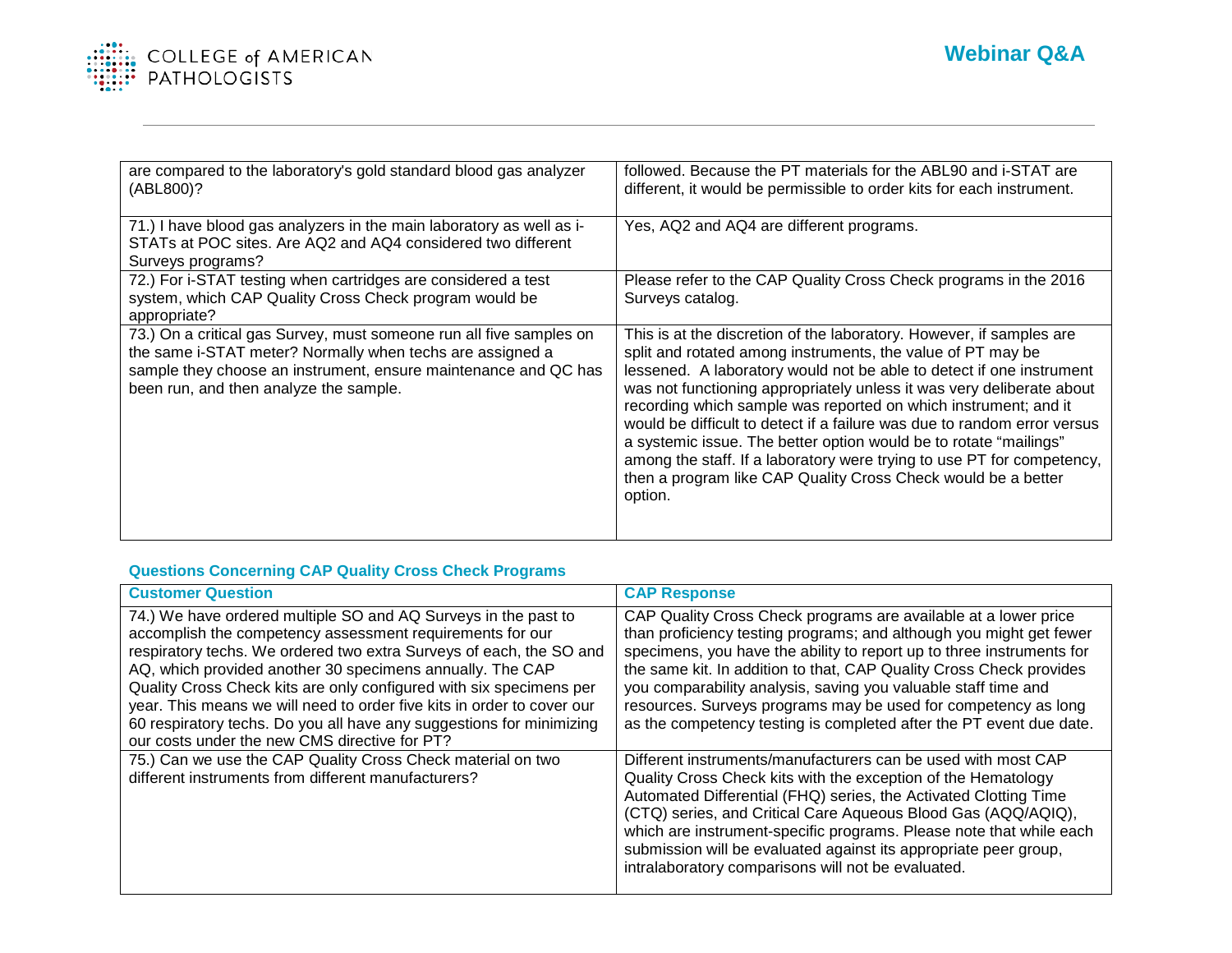

| 76.) What is the point of using the CAP Quality Cross Check program<br>when it doesn't meet CLIA criteria for correlation? There are no CLIA<br>requirements for "compatibility" so why are you even creating a<br>program for it? | CAP Quality Cross Check programs can be used for compliance with<br>the CAP accreditation requirement for COM.04250 (Comparability of<br>Instruments/Methods).                                                                                                       |
|------------------------------------------------------------------------------------------------------------------------------------------------------------------------------------------------------------------------------------|----------------------------------------------------------------------------------------------------------------------------------------------------------------------------------------------------------------------------------------------------------------------|
| 77.) If you rotate the PT Surveys mailings among different<br>instruments, must you still run the CAP Quality Cross Check<br>program?                                                                                              | CAP Quality Cross Check programs are not mandatory; but they<br>provide a way to help you verify the performance of multiple<br>instruments.                                                                                                                         |
| 78.) Can the CAP Quality Cross Check programs be used for<br>instruments under different CLIA/CAP #s?                                                                                                                              | Yes, CAP Quality Cross Check is not proficiency testing, and the<br>results will not be sent to any regulatory agency.                                                                                                                                               |
| 79.) If we have two different instruments for POCT blood oximetry<br>testing, would we order a CAP Quality Cross Check or two PT<br>Surveys?                                                                                       | If both instruments are used under one CLIA license, it is<br>recommended that you use PT for the primary instrument and CAP<br>Quality Cross Check programs between PT events for both<br>instruments.                                                              |
| 80.) What is the order due date for the CAP Quality Cross Check<br>material for 2016?                                                                                                                                              | Orders for the CAP Quality Cross Check programs are due<br>December 1, 2015, to ensure material availability. Orders received<br>after December 1, 2015, will be fulfilled on a first-come, first-served<br>basis as program material is available.                  |
| 81.) Is it required to enroll in a CAP Quality Cross Check program?                                                                                                                                                                | No, CAP Quality Cross Check is not proficiency testing, and the<br>results will not be sent to any regulatory agency. It is a program to<br>help you verify the performance of multiple instruments.                                                                 |
| 82.) How soon will results from CAP Quality Cross Check be<br>evaluated and returned to a laboratory?                                                                                                                              | CAP Quality Cross Check program evaluations are typically available<br>two to three weeks after the due date.                                                                                                                                                        |
| 83.) How many vials are included in the CAP Quality Cross Check for<br>the AQ Survey?                                                                                                                                              | The AQQ Aqueous Blood Gas program contains three specimens in<br>triplicate, enabling use on up to three instruments.                                                                                                                                                |
| 84.) How do you do proficiency testing for Point of Care if I cannot<br>order duplicate kits and CAP Quality Cross Check samples do not<br>count for proficiency testing?                                                          | While the CAP Quality Cross Check programs are not proficiency<br>testing, results will be evaluated in a similar manner providing<br>valuable information to the laboratory as part of their overall quality<br>assessment program, including alternate assessment. |
| 85.) With multiple units in the hospital having the same analyzer it is<br>possible that one or more units may not perform PT in the year. Will<br>running CAP Quality Cross Check be acceptable?                                  | PT may be rotated between analyzers and comparability performed<br>for the non-reporting analyzers. CAP Quality Cross Check is one tool<br>that can be used as part of comparability testing.                                                                        |
| 86.) Will CAP Quality Cross Check satisfy the requirement for range                                                                                                                                                                | CAP Quality Cross Check is not intended to verify the analytical                                                                                                                                                                                                     |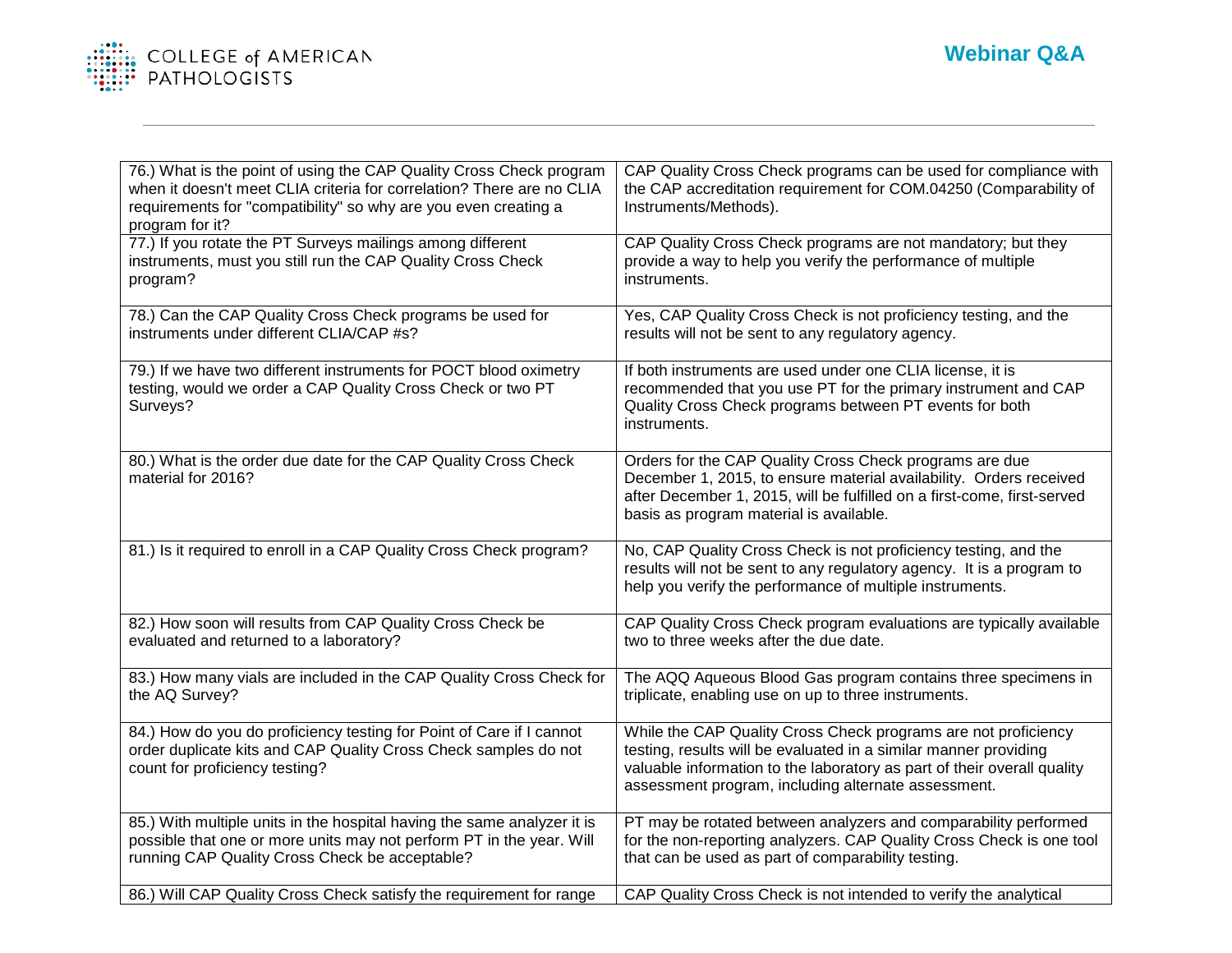

| validation?<br>measuring range (AMR). The Calibration Verification/Linearity<br>program is appropriate for AMR verification.<br>87.) If we order a CAP Quality Cross Check program, should we also<br>It is not a requirement, but in practice most laboratories like to include<br>their primary instrument in the CAP Quality Cross Check program.<br>include the primary instrument that we tested in the PT Survey?<br>88.) If one analyte is done in three sections of a laboratory and they<br>During the PT event, you are not allowed to run multiple kits for the<br>are done by different methods, have different reference ranges, and<br>same analyte and material. The CAP Quality Cross Check programs<br>get three different results. Can PT/AAP be done on all of these? If<br>may be an option for testing multiple methods.<br>not, how can cross checks be performed?<br>89.) I was told in the past that the CAP Quality Cross Check material<br>The SOQ material can be used on a wide variety of analyzers.<br>for blood oximetry instrumentation is for the same instrument make<br>Results will be evaluated against the appropriate peer group;<br>and model-only I. Is this not correct?<br>intralaboratory comparisons would not be evaluated in this case.<br>90.) With your CAP Quality Cross Check order do you get three<br>Due to the stability of the specimens, both the Critical Care Aqueous<br>samples of each level for the three instruments that will do the testing<br>Blood Gas (AQQ) and Blood Oximetry (SOQ) programs contain three<br>vials of each level. For the remaining CAP Quality Cross Check<br>(for example, in the AQ and SO Surveys)?<br>programs, enough material is provided to ensure that it can be used<br>on up to three instruments.<br>91.) Will the Survey cycle for the main Survey and CAP Quality Cross<br>In most cases, the CAP Quality Cross Check program will ship<br>Check Surveys be more evenly spaced across the 12-month period?<br>approximately six months apart and be spaced between the mailings<br>of the corresponding PT Survey. |  |
|------------------------------------------------------------------------------------------------------------------------------------------------------------------------------------------------------------------------------------------------------------------------------------------------------------------------------------------------------------------------------------------------------------------------------------------------------------------------------------------------------------------------------------------------------------------------------------------------------------------------------------------------------------------------------------------------------------------------------------------------------------------------------------------------------------------------------------------------------------------------------------------------------------------------------------------------------------------------------------------------------------------------------------------------------------------------------------------------------------------------------------------------------------------------------------------------------------------------------------------------------------------------------------------------------------------------------------------------------------------------------------------------------------------------------------------------------------------------------------------------------------------------------------------------------------------------------------------------------------------------------------------------------------------------------------------------------------------------------------------------------------------------------------------------------------------------------------------------------------------------------------------------------------------------------------------------------------------------------------------------------------------------------------------------------------------------------------------------------------------------|--|
|                                                                                                                                                                                                                                                                                                                                                                                                                                                                                                                                                                                                                                                                                                                                                                                                                                                                                                                                                                                                                                                                                                                                                                                                                                                                                                                                                                                                                                                                                                                                                                                                                                                                                                                                                                                                                                                                                                                                                                                                                                                                                                                        |  |
|                                                                                                                                                                                                                                                                                                                                                                                                                                                                                                                                                                                                                                                                                                                                                                                                                                                                                                                                                                                                                                                                                                                                                                                                                                                                                                                                                                                                                                                                                                                                                                                                                                                                                                                                                                                                                                                                                                                                                                                                                                                                                                                        |  |
|                                                                                                                                                                                                                                                                                                                                                                                                                                                                                                                                                                                                                                                                                                                                                                                                                                                                                                                                                                                                                                                                                                                                                                                                                                                                                                                                                                                                                                                                                                                                                                                                                                                                                                                                                                                                                                                                                                                                                                                                                                                                                                                        |  |
|                                                                                                                                                                                                                                                                                                                                                                                                                                                                                                                                                                                                                                                                                                                                                                                                                                                                                                                                                                                                                                                                                                                                                                                                                                                                                                                                                                                                                                                                                                                                                                                                                                                                                                                                                                                                                                                                                                                                                                                                                                                                                                                        |  |
|                                                                                                                                                                                                                                                                                                                                                                                                                                                                                                                                                                                                                                                                                                                                                                                                                                                                                                                                                                                                                                                                                                                                                                                                                                                                                                                                                                                                                                                                                                                                                                                                                                                                                                                                                                                                                                                                                                                                                                                                                                                                                                                        |  |
|                                                                                                                                                                                                                                                                                                                                                                                                                                                                                                                                                                                                                                                                                                                                                                                                                                                                                                                                                                                                                                                                                                                                                                                                                                                                                                                                                                                                                                                                                                                                                                                                                                                                                                                                                                                                                                                                                                                                                                                                                                                                                                                        |  |
|                                                                                                                                                                                                                                                                                                                                                                                                                                                                                                                                                                                                                                                                                                                                                                                                                                                                                                                                                                                                                                                                                                                                                                                                                                                                                                                                                                                                                                                                                                                                                                                                                                                                                                                                                                                                                                                                                                                                                                                                                                                                                                                        |  |
|                                                                                                                                                                                                                                                                                                                                                                                                                                                                                                                                                                                                                                                                                                                                                                                                                                                                                                                                                                                                                                                                                                                                                                                                                                                                                                                                                                                                                                                                                                                                                                                                                                                                                                                                                                                                                                                                                                                                                                                                                                                                                                                        |  |
|                                                                                                                                                                                                                                                                                                                                                                                                                                                                                                                                                                                                                                                                                                                                                                                                                                                                                                                                                                                                                                                                                                                                                                                                                                                                                                                                                                                                                                                                                                                                                                                                                                                                                                                                                                                                                                                                                                                                                                                                                                                                                                                        |  |
|                                                                                                                                                                                                                                                                                                                                                                                                                                                                                                                                                                                                                                                                                                                                                                                                                                                                                                                                                                                                                                                                                                                                                                                                                                                                                                                                                                                                                                                                                                                                                                                                                                                                                                                                                                                                                                                                                                                                                                                                                                                                                                                        |  |
|                                                                                                                                                                                                                                                                                                                                                                                                                                                                                                                                                                                                                                                                                                                                                                                                                                                                                                                                                                                                                                                                                                                                                                                                                                                                                                                                                                                                                                                                                                                                                                                                                                                                                                                                                                                                                                                                                                                                                                                                                                                                                                                        |  |
|                                                                                                                                                                                                                                                                                                                                                                                                                                                                                                                                                                                                                                                                                                                                                                                                                                                                                                                                                                                                                                                                                                                                                                                                                                                                                                                                                                                                                                                                                                                                                                                                                                                                                                                                                                                                                                                                                                                                                                                                                                                                                                                        |  |
|                                                                                                                                                                                                                                                                                                                                                                                                                                                                                                                                                                                                                                                                                                                                                                                                                                                                                                                                                                                                                                                                                                                                                                                                                                                                                                                                                                                                                                                                                                                                                                                                                                                                                                                                                                                                                                                                                                                                                                                                                                                                                                                        |  |
|                                                                                                                                                                                                                                                                                                                                                                                                                                                                                                                                                                                                                                                                                                                                                                                                                                                                                                                                                                                                                                                                                                                                                                                                                                                                                                                                                                                                                                                                                                                                                                                                                                                                                                                                                                                                                                                                                                                                                                                                                                                                                                                        |  |
|                                                                                                                                                                                                                                                                                                                                                                                                                                                                                                                                                                                                                                                                                                                                                                                                                                                                                                                                                                                                                                                                                                                                                                                                                                                                                                                                                                                                                                                                                                                                                                                                                                                                                                                                                                                                                                                                                                                                                                                                                                                                                                                        |  |
|                                                                                                                                                                                                                                                                                                                                                                                                                                                                                                                                                                                                                                                                                                                                                                                                                                                                                                                                                                                                                                                                                                                                                                                                                                                                                                                                                                                                                                                                                                                                                                                                                                                                                                                                                                                                                                                                                                                                                                                                                                                                                                                        |  |
|                                                                                                                                                                                                                                                                                                                                                                                                                                                                                                                                                                                                                                                                                                                                                                                                                                                                                                                                                                                                                                                                                                                                                                                                                                                                                                                                                                                                                                                                                                                                                                                                                                                                                                                                                                                                                                                                                                                                                                                                                                                                                                                        |  |
|                                                                                                                                                                                                                                                                                                                                                                                                                                                                                                                                                                                                                                                                                                                                                                                                                                                                                                                                                                                                                                                                                                                                                                                                                                                                                                                                                                                                                                                                                                                                                                                                                                                                                                                                                                                                                                                                                                                                                                                                                                                                                                                        |  |
|                                                                                                                                                                                                                                                                                                                                                                                                                                                                                                                                                                                                                                                                                                                                                                                                                                                                                                                                                                                                                                                                                                                                                                                                                                                                                                                                                                                                                                                                                                                                                                                                                                                                                                                                                                                                                                                                                                                                                                                                                                                                                                                        |  |
|                                                                                                                                                                                                                                                                                                                                                                                                                                                                                                                                                                                                                                                                                                                                                                                                                                                                                                                                                                                                                                                                                                                                                                                                                                                                                                                                                                                                                                                                                                                                                                                                                                                                                                                                                                                                                                                                                                                                                                                                                                                                                                                        |  |
|                                                                                                                                                                                                                                                                                                                                                                                                                                                                                                                                                                                                                                                                                                                                                                                                                                                                                                                                                                                                                                                                                                                                                                                                                                                                                                                                                                                                                                                                                                                                                                                                                                                                                                                                                                                                                                                                                                                                                                                                                                                                                                                        |  |
|                                                                                                                                                                                                                                                                                                                                                                                                                                                                                                                                                                                                                                                                                                                                                                                                                                                                                                                                                                                                                                                                                                                                                                                                                                                                                                                                                                                                                                                                                                                                                                                                                                                                                                                                                                                                                                                                                                                                                                                                                                                                                                                        |  |
|                                                                                                                                                                                                                                                                                                                                                                                                                                                                                                                                                                                                                                                                                                                                                                                                                                                                                                                                                                                                                                                                                                                                                                                                                                                                                                                                                                                                                                                                                                                                                                                                                                                                                                                                                                                                                                                                                                                                                                                                                                                                                                                        |  |
|                                                                                                                                                                                                                                                                                                                                                                                                                                                                                                                                                                                                                                                                                                                                                                                                                                                                                                                                                                                                                                                                                                                                                                                                                                                                                                                                                                                                                                                                                                                                                                                                                                                                                                                                                                                                                                                                                                                                                                                                                                                                                                                        |  |
|                                                                                                                                                                                                                                                                                                                                                                                                                                                                                                                                                                                                                                                                                                                                                                                                                                                                                                                                                                                                                                                                                                                                                                                                                                                                                                                                                                                                                                                                                                                                                                                                                                                                                                                                                                                                                                                                                                                                                                                                                                                                                                                        |  |
| 92.) If we participate in PT and QCC from the CAP, do we still need<br>The CAP Quality Cross Check program may be used as part of your                                                                                                                                                                                                                                                                                                                                                                                                                                                                                                                                                                                                                                                                                                                                                                                                                                                                                                                                                                                                                                                                                                                                                                                                                                                                                                                                                                                                                                                                                                                                                                                                                                                                                                                                                                                                                                                                                                                                                                                 |  |
| to perform in-house data comparisons from different instruments<br>laboratory's twice per year comparison program.                                                                                                                                                                                                                                                                                                                                                                                                                                                                                                                                                                                                                                                                                                                                                                                                                                                                                                                                                                                                                                                                                                                                                                                                                                                                                                                                                                                                                                                                                                                                                                                                                                                                                                                                                                                                                                                                                                                                                                                                     |  |
| every six months?                                                                                                                                                                                                                                                                                                                                                                                                                                                                                                                                                                                                                                                                                                                                                                                                                                                                                                                                                                                                                                                                                                                                                                                                                                                                                                                                                                                                                                                                                                                                                                                                                                                                                                                                                                                                                                                                                                                                                                                                                                                                                                      |  |
| 93.) The CAP Quality Cross Check program includes only three<br>The CAP Quality Cross Check program may be used as part of your                                                                                                                                                                                                                                                                                                                                                                                                                                                                                                                                                                                                                                                                                                                                                                                                                                                                                                                                                                                                                                                                                                                                                                                                                                                                                                                                                                                                                                                                                                                                                                                                                                                                                                                                                                                                                                                                                                                                                                                        |  |
| samples. It has been my understanding that a minimum of five<br>laboratory's twice per year comparison program. It is under the                                                                                                                                                                                                                                                                                                                                                                                                                                                                                                                                                                                                                                                                                                                                                                                                                                                                                                                                                                                                                                                                                                                                                                                                                                                                                                                                                                                                                                                                                                                                                                                                                                                                                                                                                                                                                                                                                                                                                                                        |  |
| samples must be used for correlation purposes.<br>discretion of the laboratory director to determine the scope of                                                                                                                                                                                                                                                                                                                                                                                                                                                                                                                                                                                                                                                                                                                                                                                                                                                                                                                                                                                                                                                                                                                                                                                                                                                                                                                                                                                                                                                                                                                                                                                                                                                                                                                                                                                                                                                                                                                                                                                                      |  |
| comparison testing.                                                                                                                                                                                                                                                                                                                                                                                                                                                                                                                                                                                                                                                                                                                                                                                                                                                                                                                                                                                                                                                                                                                                                                                                                                                                                                                                                                                                                                                                                                                                                                                                                                                                                                                                                                                                                                                                                                                                                                                                                                                                                                    |  |

# **Questions Concerning Instrument Comparability and Correlation**

| <b>Customer Question</b>                                                | <b>CAP Response</b>                                                                                 |
|-------------------------------------------------------------------------|-----------------------------------------------------------------------------------------------------|
| 94.) Can you use quality control (QC) material for the inter-instrument | Yes, QC material can be used.                                                                       |
| comparison?                                                             |                                                                                                     |
| 95.) If you use a backup instrument, do you have to do inter-           | Yes, this is required.                                                                              |
| instrument comparisons between the primary and backup?                  |                                                                                                     |
| 96.) Can linearity material be used for correlation studies?            | Yes, the linearity material can be used as part of the laboratory's<br>overall correlation studies. |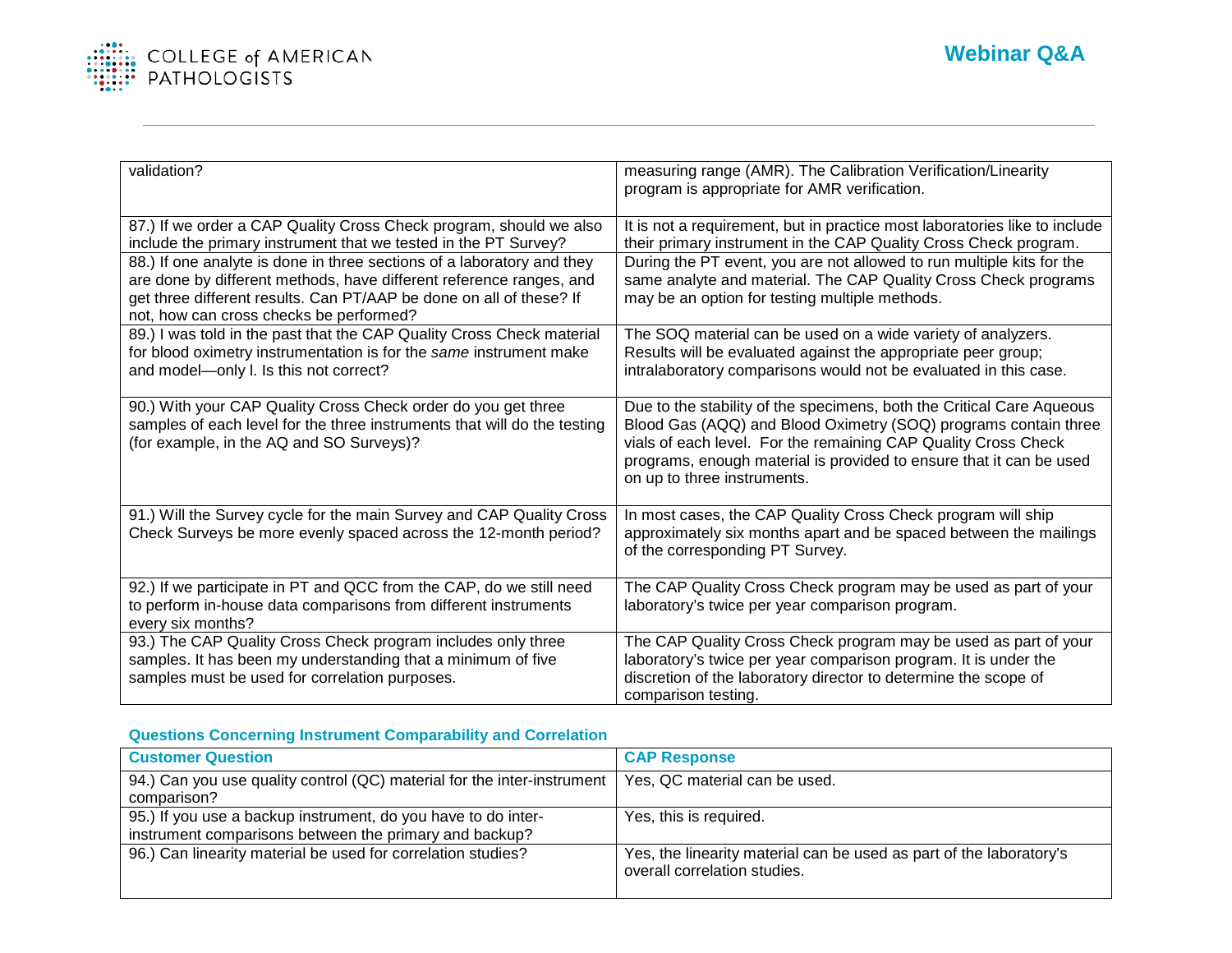

| 97.) Please make a distinction between correlation and comparison<br>and when quality control results can be used for either comparison<br>and correlation.                                                                                                                                                                                                                                       | CAP-accredited laboratories should refer to COM.04250 for<br>comparability requirements.                                                                                                                                                                                                                                             |
|---------------------------------------------------------------------------------------------------------------------------------------------------------------------------------------------------------------------------------------------------------------------------------------------------------------------------------------------------------------------------------------------------|--------------------------------------------------------------------------------------------------------------------------------------------------------------------------------------------------------------------------------------------------------------------------------------------------------------------------------------|
| 98.) Do I have to order an Accuchek Survey as long as I am doing<br>comparisons between Accuchek meters and between my Accuchek<br>meter and my main chemistry analyzers?                                                                                                                                                                                                                         | Whole blood glucose, ethanol, and INR are analytes that have<br>separate products for whole blood and serum/plasma and should be<br>run on both matrices. These analytes' methodologies and reference<br>intervals often differ between whole blood and serum/plasma, which<br>may further complicate comparisons between matrices.  |
| 99.) Does the Roche Cobas E601 instrument that has two modules<br>per loader and computer need inter-instrument comparison? I am<br>able to run certain analytes on both modules.                                                                                                                                                                                                                 | If both modules report the same analytes then comparability<br>requirements should be followed. The laboratory can decide which<br>analytes to report on each module as long as there is no duplication<br>of analytes.                                                                                                              |
| 100.) I have used the ANA Survey on two different instruments: One<br>is our primary and the other is used for the Survey's unexplained<br>fatigue panel. The ANA is run in different formats and reported in<br>different fashions (primary gives the titer and pattern, while the<br>second just gives a quantitative result). Do I have to do inter-<br>instrument comparison of this analyte? | CAP-accredited laboratories should refer to COM.04250 regarding<br>reportable results.                                                                                                                                                                                                                                               |
| 101.) Regarding the TEG analyzers where we need whole blood,<br>how many specimens do we need? Currently we are using one<br>normal and one abnormal since we need to get a person to volunteer<br>their blood.                                                                                                                                                                                   | For CAP-accredited laboratories, alternative assessment is required<br>for thromboelastograph results. Please see COM.01500 regarding<br>alternative assessment.                                                                                                                                                                     |
| 102.) For CAP Quality Cross Check, are we required to run it on all<br>20 instruments or just a fraction to comply with comparability<br>requirement?                                                                                                                                                                                                                                             | If the question is regarding waived glucose meters, comparability<br>between waived analyzers is not required. COM.04250 only pertains<br>to nonwaived analyzers.                                                                                                                                                                    |
| 103.) What if I have two instruments that are not expected to<br>correlate and I must submit them both under the same CLIA number,<br>specifically intact PTH?                                                                                                                                                                                                                                    | If the laboratory has two primary methods for intact PTH it would be<br>advisable to rotate the PT among the two methods.                                                                                                                                                                                                            |
| 104.) Can you use the linearity material for inter-instrument<br>comparison (for example, LN2 for general chemistry)?                                                                                                                                                                                                                                                                             | The use of the linearity programs may be used as a material for<br>comparison in the laboratory's processes or procedures. Use of the<br>program alone does not guarantee compliance with the<br>requirement. A laboratory must have a procedure, acceptance<br>criteria, documentation, etc, to meet the intent of the requirement. |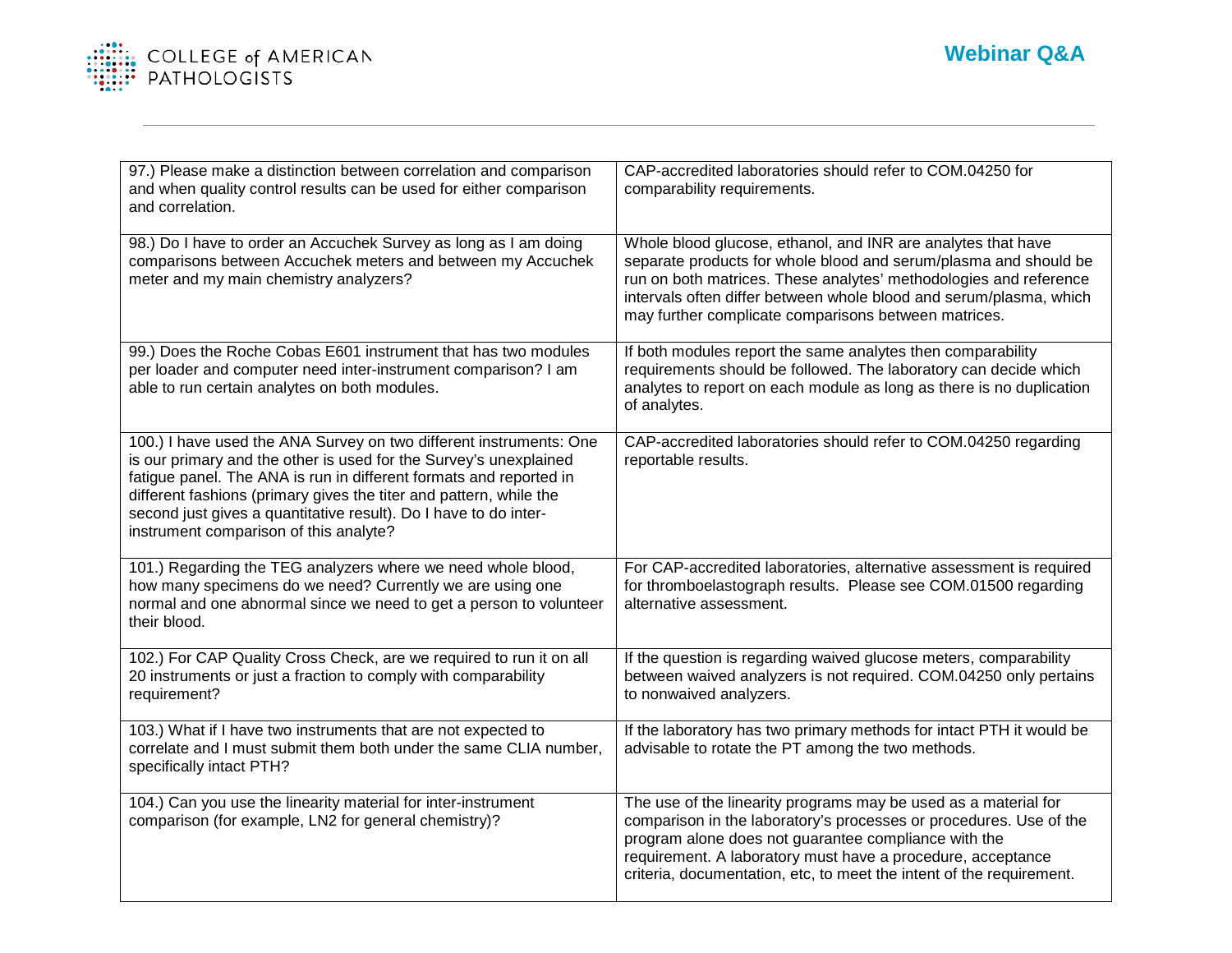

| 105.) Can we use the PT sample for the second instrument after<br>submitting PT online for correlation studies?                      | Yes, the material may be used after the PT due date.           |
|--------------------------------------------------------------------------------------------------------------------------------------|----------------------------------------------------------------|
| 106.) Can we purchase more than one PT Survey in order to use<br>material for correlation studies as long as the samples are not run | Yes, additional PT material may be used after the PT due date. |
| until after the due date?                                                                                                            |                                                                |

#### **Questions Concerning LAP and Reporting to CMS**

| <b>Customer Question</b>                                                                                                                                                            | <b>CAP Response</b>                                                                                                                                                                                                                                                                                                                                                              |
|-------------------------------------------------------------------------------------------------------------------------------------------------------------------------------------|----------------------------------------------------------------------------------------------------------------------------------------------------------------------------------------------------------------------------------------------------------------------------------------------------------------------------------------------------------------------------------|
| 107.) How will the activity menu's "PT required" elements be handled<br>when we must comply by use of a Q Survey?                                                                   | Q Survey does not meet PT enrollment requirements and is optional<br>for quality purposes. The Quality Cross Check programs can be used<br>as a means to assist in comparability studies.                                                                                                                                                                                        |
| 108.) Does the CAP Quality Cross Check meet CAP standard<br>COM.04250 for instrument comparisons? Or is it required to use<br>patient samples?                                      | The use of the CAP Quality Cross Check programs may be used as<br>a material for comparison in the laboratory's processes or<br>procedures. Use of the product alone does not guarantee compliance<br>with the requirement. A laboratory must have a procedure,<br>acceptance criteria, documentation, etc, to meet the intent of the<br>requirement.                            |
| 109.) If you order multiple kits and only result one, will the CAP<br>punish the laboratory for not submitting results? Will you fail the<br>Survey for not turning in any results? | No, if additional kits are ordered and not returned, the CAP will not<br>penalize the results. Each kit will receive a "blank" evaluation<br>indicating that no results were returned, but this will not result in a 0/5<br>score.<br>It is important, however, to submit one set of results. Multiple kits of<br>the same PT program can still be ordered from the CAP, but the |
|                                                                                                                                                                                     | laboratory has the responsibility to ensure the same analyte is not<br>tested more than once during an active PT event, inclusive of all kits<br>(on the same or different instruments).                                                                                                                                                                                         |

## **Questions Concerning Ordering Multiple Kits and Order Renewal**

| <b>Customer Question</b>                                                                                            | <b>CAP Response</b>                                                                                                                                                                                                               |
|---------------------------------------------------------------------------------------------------------------------|-----------------------------------------------------------------------------------------------------------------------------------------------------------------------------------------------------------------------------------|
| 110.) We already placed our order for 2016. Can we revise the order<br>and add the CAP Quality Cross Check program? | Yes. If you already submitted your 2016 CAP Surveys order but<br>would like to revise it, please call the CAP Customer contact Center<br>at 800-323-4040 option 1.                                                                |
|                                                                                                                     | If you have already submitted your 2016 CAP Surveys order and<br>would like to include additional CAP Quality Cross Check programs,<br>please email a completed QCC order form to CDM@cap.org to make<br>the appropriate changes. |